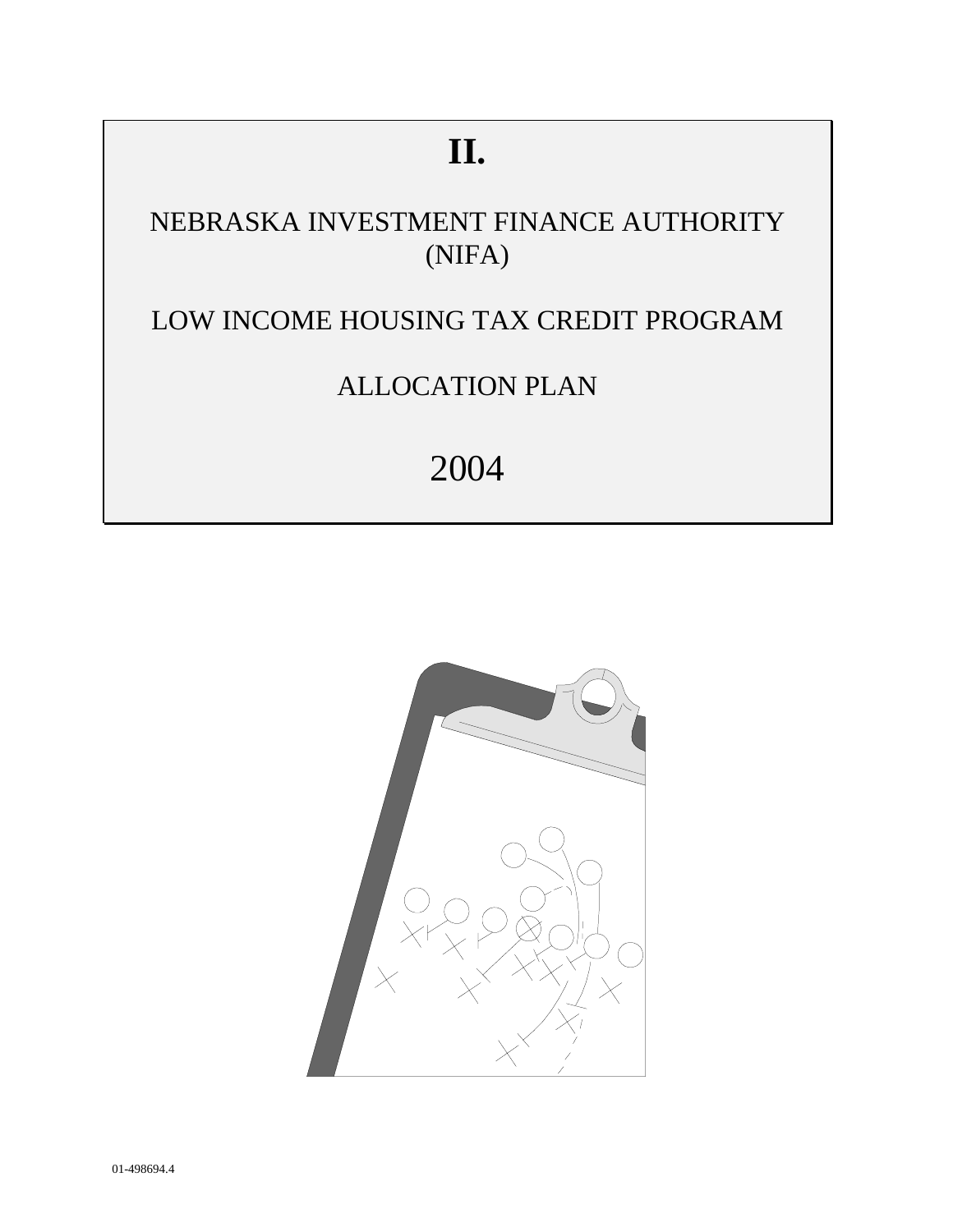# LOW INCOME HOUSING TAX CREDIT PROGRAM **2004 Allocation Plan**

# **Table of Contents**

### **Page**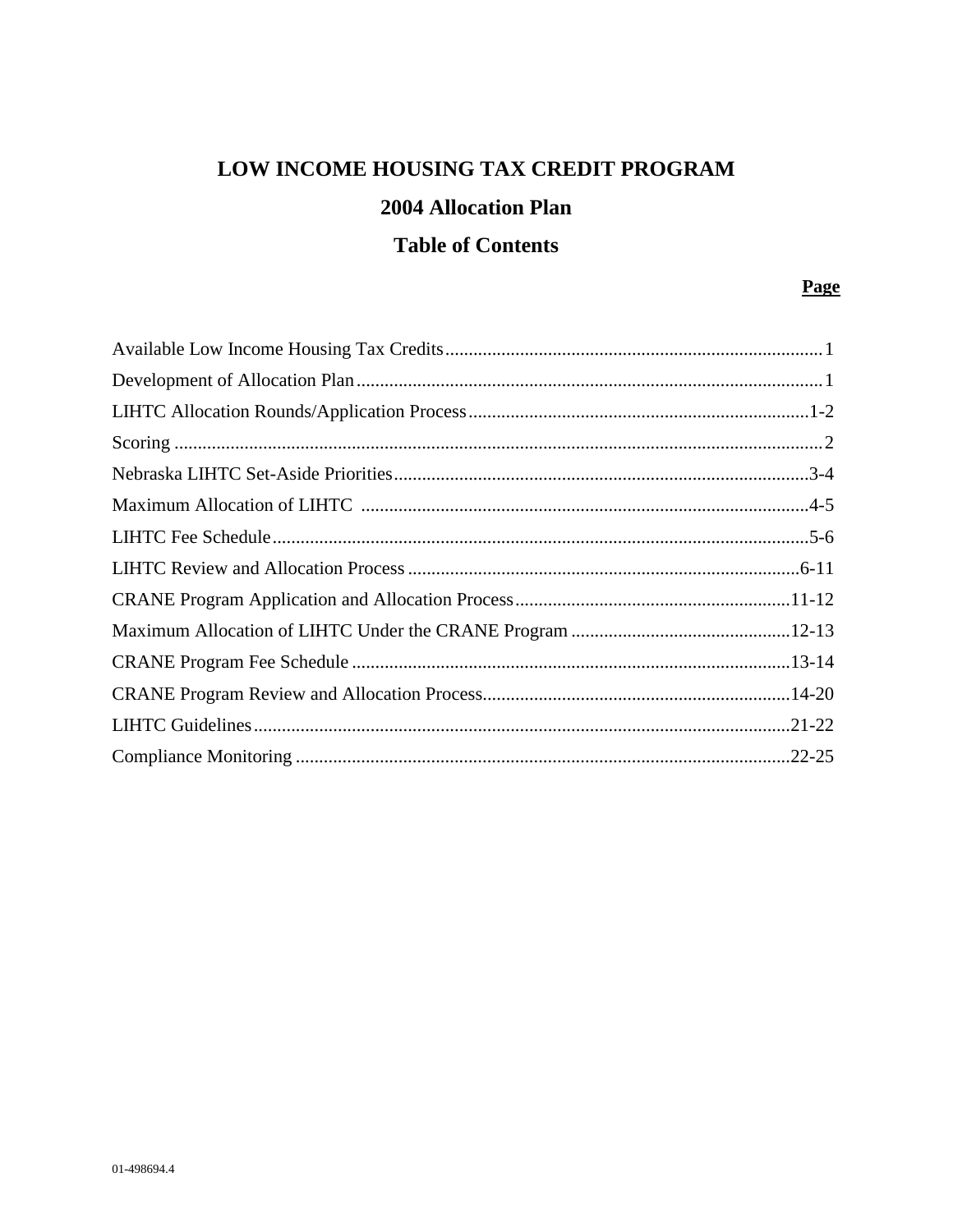# **NEBRASKA INVESTMENT FINANCE AUTHORITY 2004 LIHTC ALLOCATION PLAN**

### **AVAILABLE LOW INCOME HOUSING TAX CREDITS**

The Nebraska Investment Finance Authority ("NIFA") has approximately \$2,900,000 of Low Income Housing Tax Credits ("LIHTC") available for the calendar year 2004. This amount is based on the Bureau of Census Current Population Report for Nebraska multiplied by \$1.75 and indexed as determined by the Internal Revenue Service ("IRS"). This amount may be increased by LIHTC returned to NIFA from prior years or LIHTC allocated to Nebraska from the 2004 national LIHTC pool.

#### **DEVELOPMENT OF ALLOCATION PLAN**

The 2004 Allocation Plan was drafted and then reviewed by several work groups consisting of individuals from many parts of Nebraska, with diverse backgrounds and interests in the LIHTC Program (the "LIHTC Program"). Public hearings on the LIHTC Package (the "Package") which includes the Information Guide, Allocation Plan, Application Form, Carryover Manual, Cost Certification Manual, and Land Use Restriction Agreement were held in Lincoln, Nebraska. Suggestions and comments were accepted from those attending and from those who responded via U.S. mail. Comments were taken into consideration in developing and drafting the final allocation plan.

The LIHTC Package was approved by the Nebraska Investment Finance Authority Board of Directors and was forwarded to the Governor of the State of Nebraska for approval. Nebraska's Allocation Plan encourages the selection of developments that serve to address the most pressing housing needs of Nebraska, within the guidelines and requirements established under Section 42 of the Internal Revenue Code of 1986, as amended (the "Code"). NIFA, at its sole discretion, reserves the right to modify or waive any conditions to the LIHTC Package, which are otherwise not mandated by the Code, contained in the LIHTC Package. Modifications by NIFA may include, but are not limited to, changes which may allow for better coordination with other state and federal programs and/or funding sources.

The Allocation Plan, LIHTC Forms and Documents, NIFA Manuals and Guidelines may be amended from time to time as new guidelines and regulations are issued under Section 42 of the Code or as NIFA deems necessary to meet the LIHTC Program goals and objectives.

Persons wishing to apply for LIHTC must complete the 2004 NIFA LIHTC application (the "LIHTC Application"). (See "CRANE Application and Allocation Process" below for LIHTC available pursuant to the CRANE Program.) LIHTC Applications may be obtained by contacting NIFA, or downloading the application from the NIFA Internet Web site (www.NIFA.org).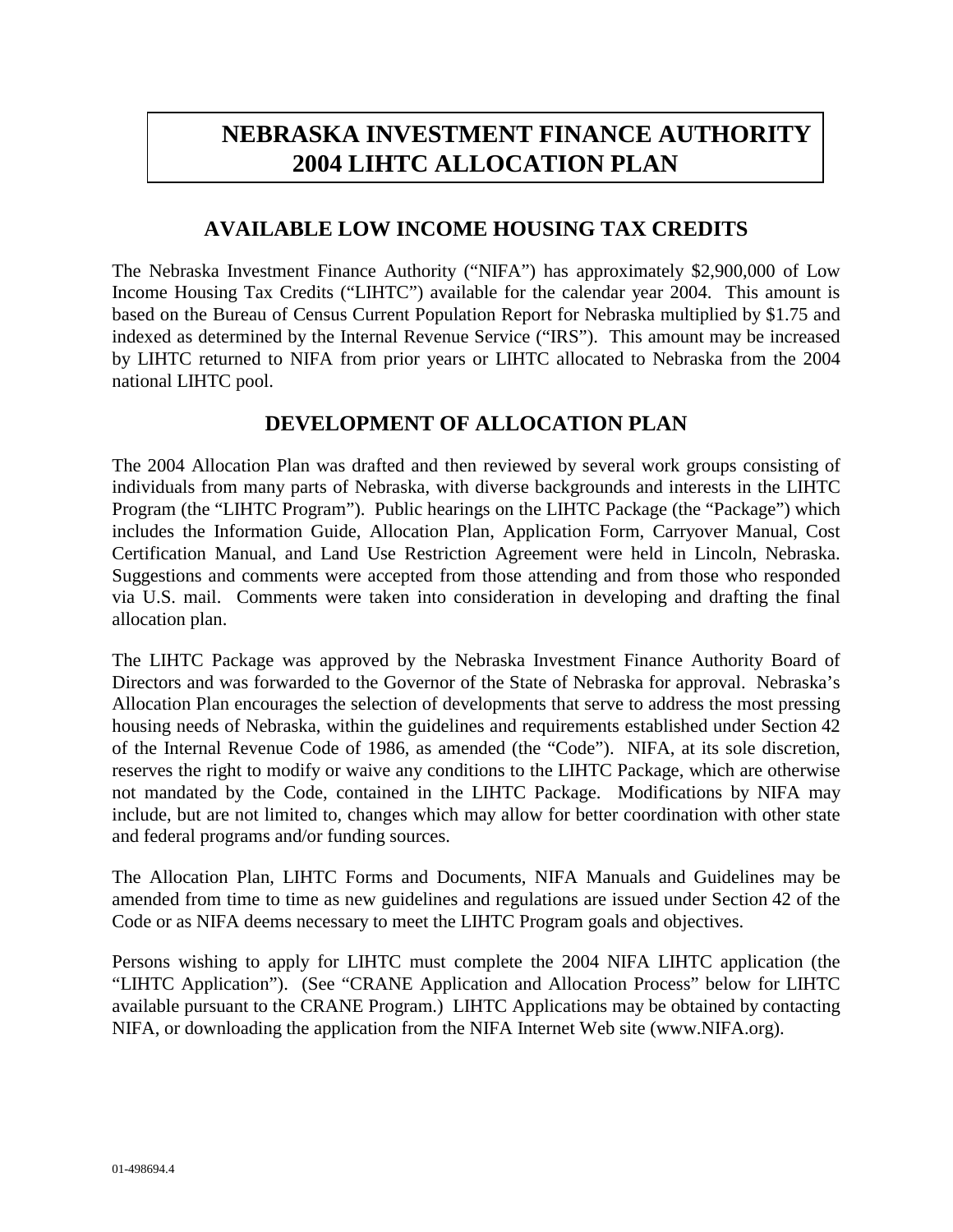# **LIHTC ALLOCATION ROUNDS/APPLICATION PROCESS**

Applicants may apply to receive a reservation of LIHTC by submitting a LIHTC Application. NIFA must receive an original and two copies of the completed LIHTC Application with tabbed indexes for each exhibit as set forth in the LIHTC Application, including all applicable fees, by 5:00 p.m. (central time) on the dates specified below. Applicants who do not submit an original and two copies of the LIHTC Application, with tabbed indexes, will not be reviewed or scored by NIFA. NIFA will hold the following rounds to accept LIHTC Applications:

| 2004        | <b>LIHTC</b><br><b>Application</b><br><b>Round Opens</b> | <b>Deadline</b>                             | <b>LIHTC</b><br><b>Reservations</b><br><b>Issued</b> | Approximate<br><b>Amount of</b><br><b>LIHTC Reserved</b> |
|-------------|----------------------------------------------------------|---------------------------------------------|------------------------------------------------------|----------------------------------------------------------|
| Round 1:    | September 22,<br>2003                                    | October 3,<br>2003                          | October, $2003*$                                     | \$750,000                                                |
| Round $2$ : | December 29,<br>2003                                     | January 30,<br>2004                         | February, 2004                                       | \$750,000                                                |
| Round 3:    | March 22,<br>2004                                        | April 02, 2004                              | April, 2004                                          | Balance of<br><b>LIHTC</b>                               |
| Round 4:    |                                                          | (If necessary)—to be determined by $NIFA**$ |                                                      |                                                          |

\*A future binding commitment of 2004 LIHTC will be issued at this time.

\*\*NIFA may create additional rounds or make changes to the above rounds if necessary to meet LIHTC Program goals and objectives.

LIHTC Applications that do not receive a LIHTC Conditional Reservation in any given round (other than the final round) will be considered in the following 2004 round if:

- (a) Applicant notifies NIFA, in writing, that it still would like the development to be considered for LIHTC;
- (b) The development meets or exceeds the minimum threshold criteria established by NIFA;
- (c) Evidence is provided to NIFA showing that site control, financing commitments and any other required time-sensitive documents remain valid; and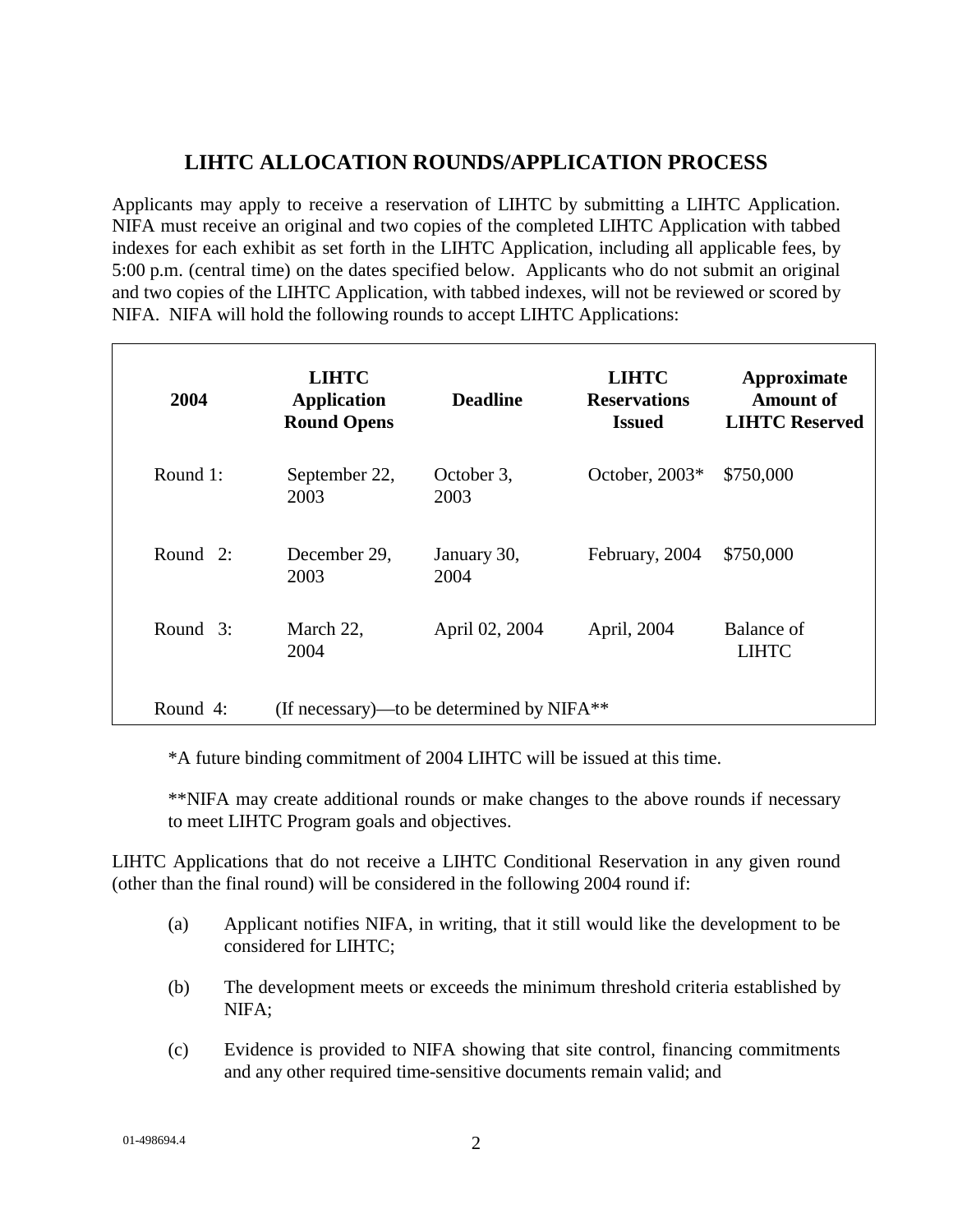(d) There have been no substantial or material changes to the LIHTC Application.

### **SCORING**

NIFA will take the following into account when scoring LIHTC Applications:

- Threshold Criteria
- Other Selection Criteria
- NIFA Scored Criteria
	- **NOTE**: All Assisted Living Developments will be subject to the same requirements and restriction as all other LIHTC Applications.
	- **NOTE**: All developments receiving financing from the United States Department of Agriculture Rural Development program must have a subsidy layering review and complete underwriting analysis before such developments will be considered eligible for LIHTC.

# **NEBRASKA LIHTC SET-ASIDE PRIORITIES**

All Nebraska LIHTC allocations will be based on special set-asides, federal law and the NIFA scoring system, which incorporates the various Nebraska housing priorities. Notwithstanding the above, developments receiving an allocation of tax-exempt bonds will not be included in the setasides, or required to compete with developments not receiving tax-exempt bond financing. Taxexempt bond financed developments will be required to meet the requirements of this Allocation Plan in order to receive an allocation of LIHTC.

**NON-PROFIT SET-ASIDE.** Ten percent (10%) of Nebraska's LIHTC allocation, as required by Code Section 42(h)(5), must be reserved for qualified nonprofit sponsors. To qualify for this set-aside category, the development sponsor must: (i) be a qualified nonprofit tax-exempt organization within Section  $501(c)(3)$  or  $501(c)(4)$  of the Code, (ii) have as an exempt purpose the fostering low-income housing, (iii) own an interest in the development (directly or through a partnership) and (iv) materially participate on a regular, continuous and substantial basis in the development and operation of the development throughout the compliance period. The non-profit must not have been formed for the principal purpose of competition in the nonprofit set-aside.

**METRO/NON-METRO SET-ASIDE**. Metro/Non-Metro distribution will be as follows: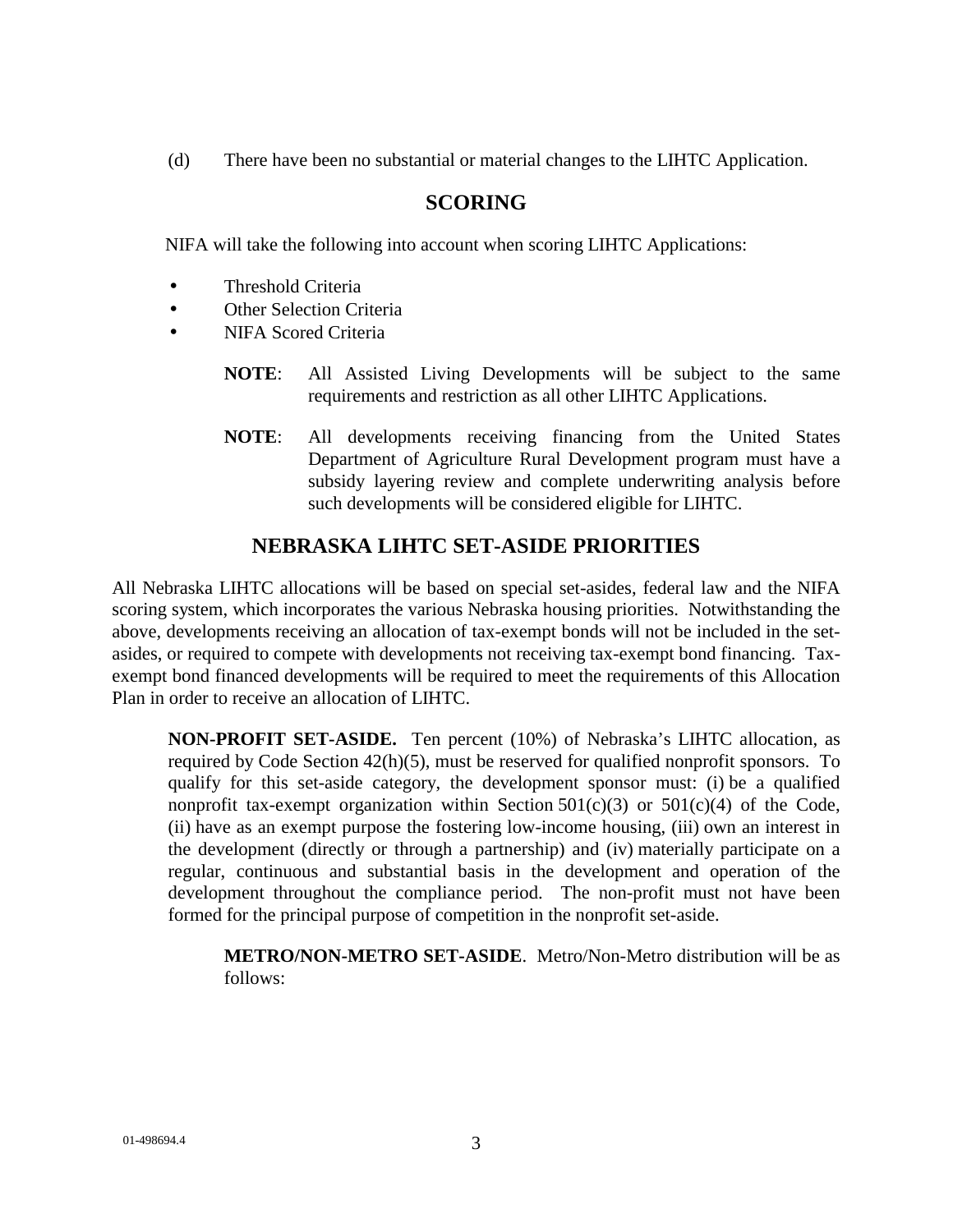| Area                 | County                                            |
|----------------------|---------------------------------------------------|
|                      |                                                   |
| Lincoln MSA          | (Lancaster County)                                |
| Omaha MSA            | (Douglas, Washington,<br>Cass and Sarpy Counties) |
| South Sioux City MSA | (Dakota County)                                   |
| Balance of Nebraska  |                                                   |
|                      |                                                   |

The foregoing set-asides are only available to LIHTC Applications submitted for the first and second rounds. Any funds remaining in the set-asides after allocations for the first and second rounds may become part of the general pool and allocated thereunder, modified at the discretion of NIFA's Executive Director.

**COLLABORATIVE RESOURCES ALLIANCE FOR NEBRASKA SET-ASIDE**. In an effort to encourage economic growth, community development and

the provision of affordable housing, NIFA will set-aside up to \$1,000,000 of Nebraska's LIHTC cap to be allocated under the Collaborative Resources Alliance for Nebraska (the "CRANE Program"). All CRANE applications will be scored and ranked against all other CRANE applications only. Further details regarding the CRANE Program can be found at page 11. Amounts of the LIHTC cap set aside for the CRANE Program may be allocated to the general pool if not allocated under CRANE.

#### **MAXIMUM ALLOCATION OF LIHTC**

- (a) The maximum LIHTC allocation granted to any single development will be \$600,000. No development may be divided into two or more developments to receive more LIHTC in the same year. Multiple applications in the same year determined to be a single development will be returned to the sender and all fees forfeited.
- (b) No one developer, sponsor or party with an identity of interest (excluding property management control) will be eligible to receive Conditional Reservations for more than an aggregate of 34% of NIFA's annual LIHTC cap (LIHTC received under the CRANE Program will be added to the aggregate LIHTC amount when determining the ratio of LIHTC received under the LIHTC cap). An exception to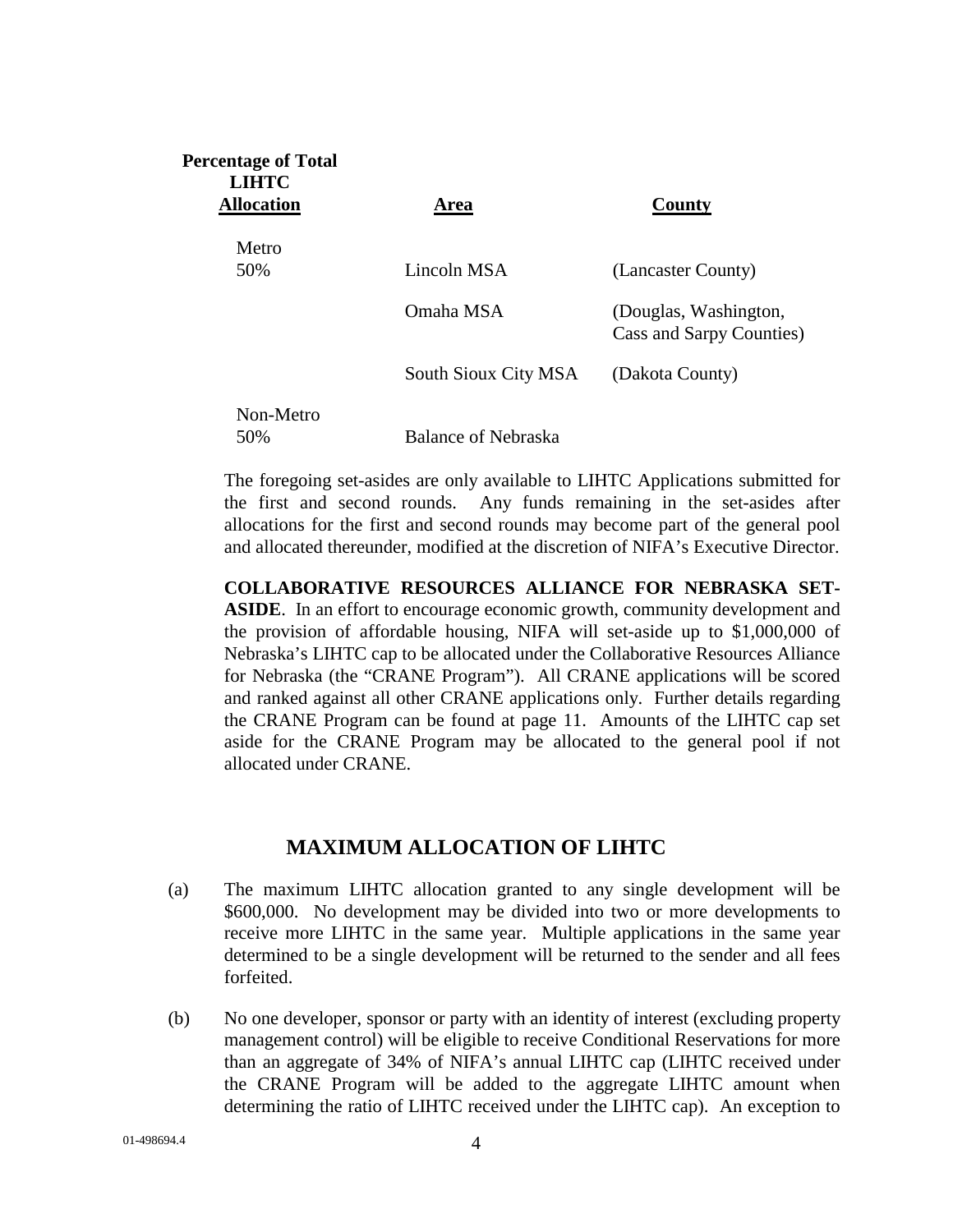this limitation may be made to ensure maximum distribution and/or effective utilization of LIHTC pursuant to the review and oversight of NIFA's Executive Director. NIFA's Executive Director also reserves the right to reduce the aggregate percentage of LIHTC that any one developer may receive.

- (c) Each LIHTC Application will be evaluated by NIFA to determine the amount of LIHTC to be allocated to the development. LIHTC allocations will be limited to the amount necessary to ensure the financial feasibility of the development based on the pro-forma information submitted by the applicant and other materials, as NIFA may deem necessary.
- (d) In the event that LIHTC are returned to NIFA in a manner that requires NIFA to reallocate the LIHTC during the same calendar year**,** NIFA shall reserve the returned LIHTC for the CRANE Program set-aside
- (e) Each development will be subject to a LIHTC allocation limit based upon LIHTC requested per unit, per bedroom, per occupant or per other measurements NIFA believes most reasonable to use in the allocation of LIHTC among applicants. For purposes of determining the amount of LIHTC allocable to a development, NIFA may limit the developer/contractor overhead, profit fees and consultant fees included in the eligible basis of an amount not to exceed 20% of total eligible basis of the development.

#### Example: Total Eligible Basis

- Builder/Contractor Overhead
- Builder/Contractor Profit
- Developer Overhead
- Developer Fee
- Tax Credit Consultant Fee
- Real Estate Consultant Fee
- = Adjusted Eligible Basis
	- x 20%
- $=$  Maximum allowable for Developer, Contractor overhead & profit, & Consultant fees

If the developer fee and the builder/contractor overhead and profit and consultant fees exceed the maximum amount of 20%, the applicant must provide a written explanation detailing the reasons for the increase. Acceptance of such written explanation is at NIFA's sole discretion. When an identity of interest exists between the developer and builder/contractor, NIFA may reduce the total amount of such fees if it deems such fees excessive. Also, applicants should be aware that NIFA may reduce the LIHTC allocation to achieve the range of 20% for these fees.

**Contractor**. If a developer of a development *does not* have an in-house staff to construct the development, it is assumed that an intermediary will be hired to perform services as the general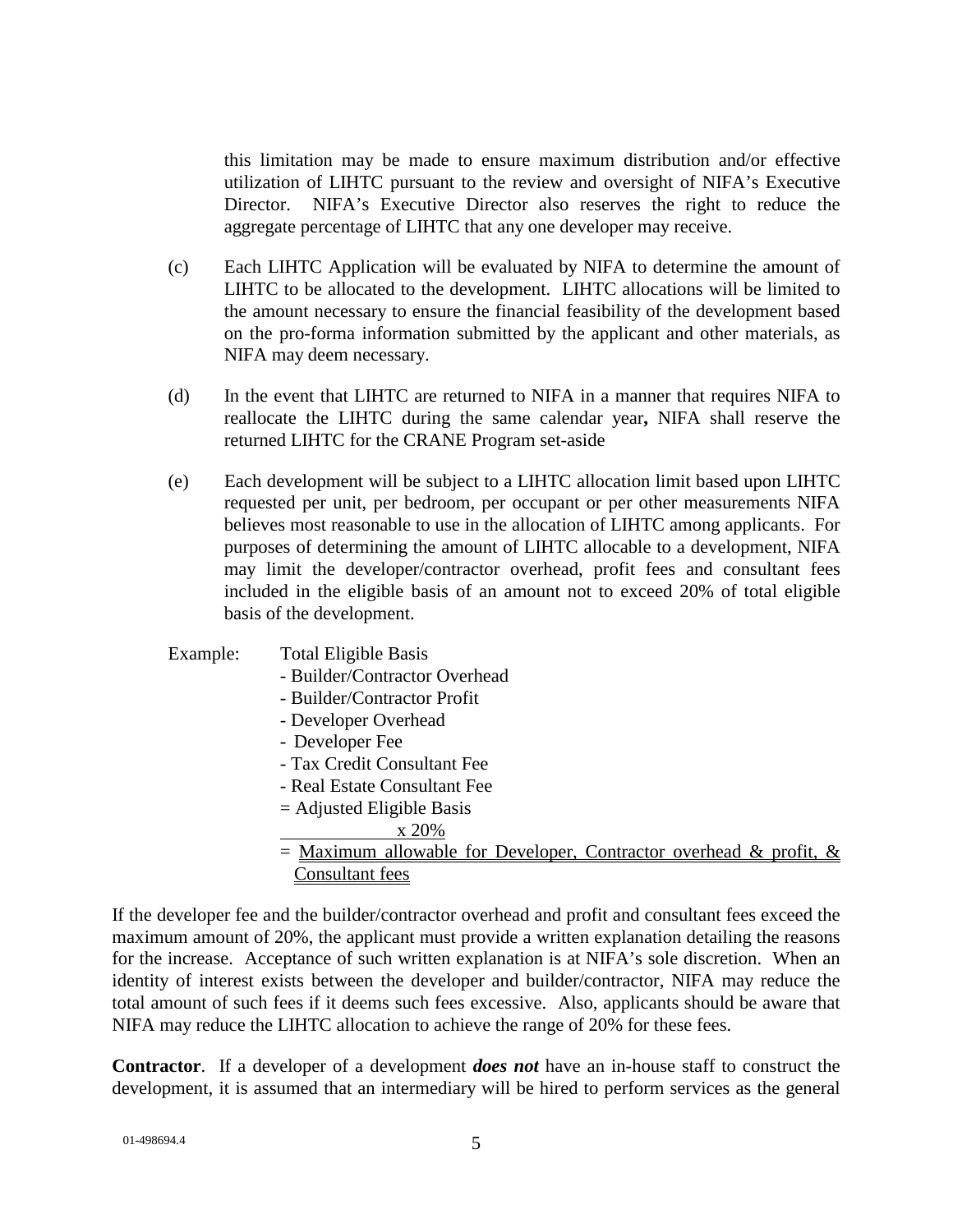contractor. Among other things, a general contractor may shield the developer of the development from the liabilities of construction. In most cases, the general contractor awards subcontracts to other contractors to facilitate the completion of the development and becomes the clearinghouse for the subcontractor's work.

**NOTE**: If the developer of the development does not have an in-house staff to construct the development, NIFA will not allow the developer of the development to take any contractor overhead and profit fees.

**Developer Fee/Acquisition of Existing Building**. A developer fee will be allowed on the acquisition cost of an existing building that is to be rehabilitated. The developer fee will be limited to 5% of the building acquisition costs excluding the cost of land and fees associated with the purchase of the land. Acquisition cost of the existing building(s) must be supported by an appraisal from an unrelated third party and a settlement statement.

### **LIHTC FEE SCHEDULE**

**LIHTC APPLICATION FEE**. A nonrefundable fee equal to the greater of 1% of the annual LIHTC requested or \$500.

**RESERVATION/COMMITMENT FEE**. A nonrefundable fee equal to the greater of 2% of the annual LIHTC requested or \$500. This fee is due prior to consideration for a formal commitment.

**ALLOCATION FEE**. A nonrefundable fee equal to two percent of the annual LIHTC allocated. A late fee of 1% of the LIHTC amount will be assessed on any development that does not meet the November 1 deadline for carryover.

**ANNUAL FEE**. A nonrefundable fee equal to two percent (2%) of the annual LIHTC allocated with a \$500 minimum (due each year of the development's Compliance Period), which may be reduced at the discretion of NIFA's Executive Director.

**LATE FEE.** There will be a late payment penalty of 5% of the fee assessed for all accounts more than 30 days delinquent. Any fee not collected will be turned over to legal counsel for collection. An application will be not considered by NIFA for LIHTC if the developer or owner of the development has any delinquent fees due or if there are items of substantial noncompliance.

**TRANSFER/ASSUMPTION FEE**. A nonrefundable fee of one fourth of 1% of the development's qualified basis may be assessed, at NIFA's discretion, if the development is transferred to new owners with a different identity of interest.

**NOTE**: NIFA reserves, commits and allocates LIHTC to partnerships, corporations, limited liability companies and individuals. Reservations and commitments of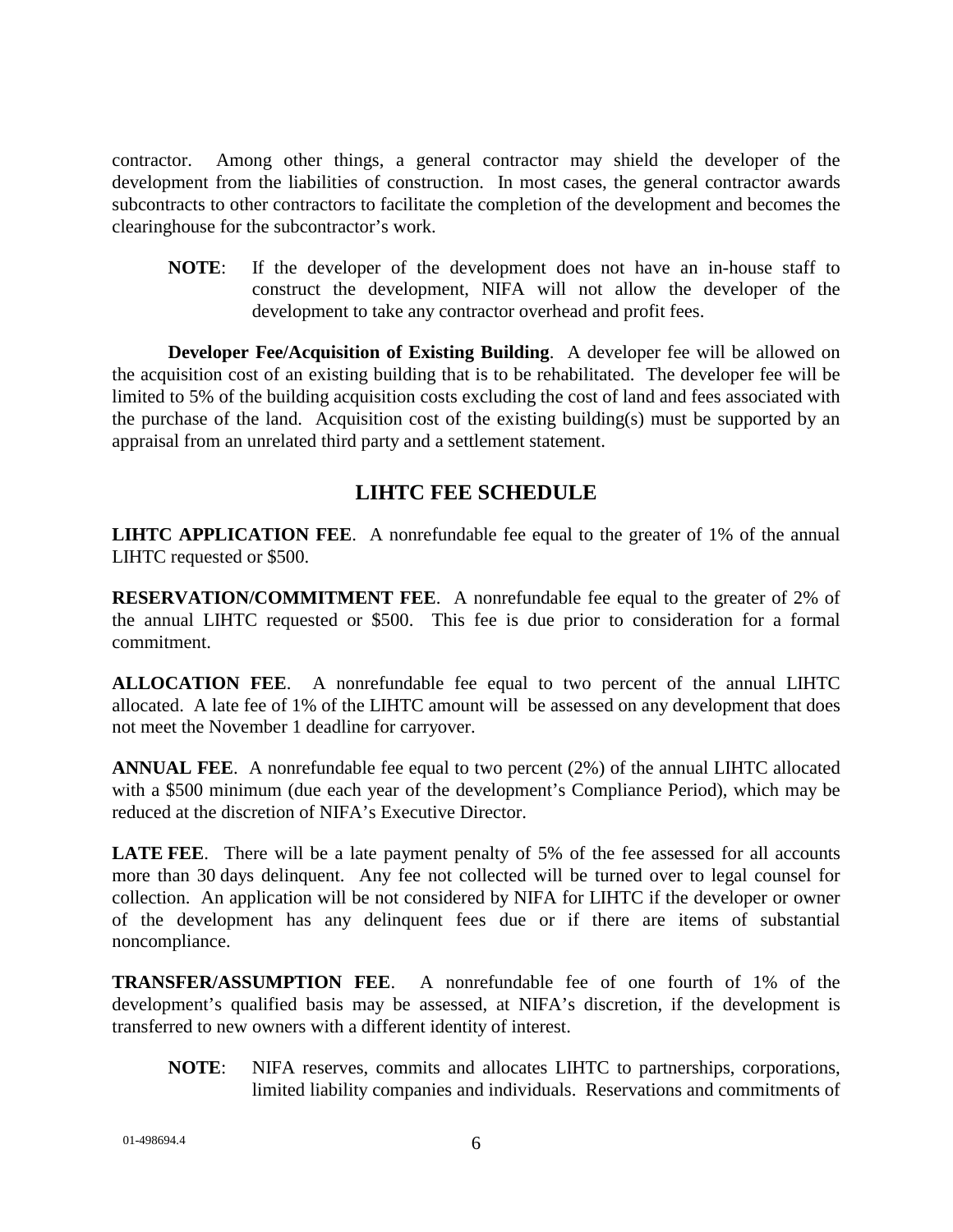LIHTC's are non-transferable, and **any change in ownership requires NIFA's prior written approval** (e.g., addition of a third party or removal of an individual/entity names as part of the ownership entity in the LIHTC Application).

**NOTE**: The transfer/assumption fee will not be assessed to developments changing from one entity type to another entity type if such transfer is to a new entity that is owned or controlled by the transferor.

**LEGAL FEES**. All extraordinary legal fees incurred by NIFA will be assessed and charged for payment against the development owner/developer, including but not limited to the following:

- Fees for research relating to irregular situations
- Ownership agreements
- Rental rate questions
- Unusual timing situations
- Specific technical questions related to Code Section 42

## **LIHTC REVIEW AND ALLOCATION PROCESS**

NIFA will use the following process in the allocation of LIHTC:

- 1. **LIHTC APPLICATION PHASE**. To be considered for LIHTC, the LIHTC Application must be completed, signed and accompanied by the nonrefundable LIHTC Application Fee. The LIHTC Application must meet all threshold criteria. Threshold criteria will require, among other things, that the LIHTC Application contain evidence of:
	- Site control (options/purchase contracts must be valid for 90 days beyond the submitted application deadline)
	- Financing commitments (commitments must be valid for 6 months beyond the submitted application deadline)
	- Zoning approval or evidence of material progress toward obtaining zoning approval
	- Evidence of consistency with the documented housing needs of the community
	- Owner's willingness to enter into a land-use restriction agreement
	- Comprehensive market study (market study must be dated within one year of the submitted application deadline)
- 2. **EVALUATION OF LIHTC APPLICATIONS**. LIHTC Applications not meeting the threshold criteria requirements will be rejected without further consideration or review by NIFA.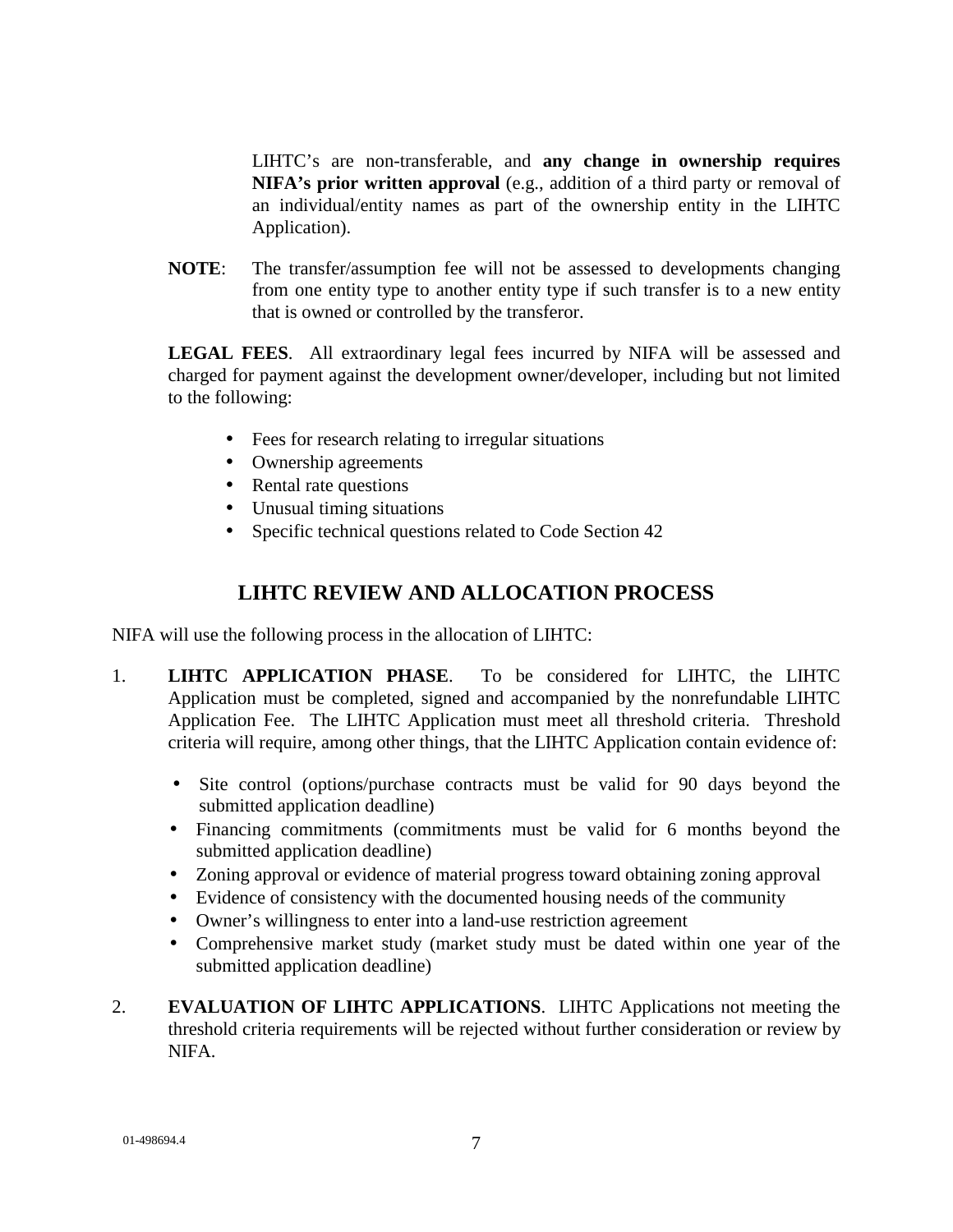- (a) Each development will be evaluated based upon information submitted in its LIHTC Application and such other information as requested by NIFA or obtain in the evaluation process.
- (b) Developments will be ranked based upon the total number of points awarded in all criteria categories and placed into the appropriate set-aside priorities.
- (c) NIFA will conduct an initial evaluation to determine the appropriate amount of LIHTC to be reserved, using data provided by the applicant and according to NIFA benchmarks and Section 42 of the Code.
- **NOTE**: NIFA will only review materials submitted during the appropriate round. NIFA will not contact any applicant during the review process.
- 3. **CONDITIONAL RESERVATION**. Successful LIHTC applicants will be notified in writing and receive a Conditional Reservation of LIHTC subject to conditions imposed by NIFA.
- 4. **COMMITMENT**. Within 60 days of notification of a Conditional Reservation of LIHTC, the development owner/developer must satisfy to NIFA that the following elements of the construction and/or rehabilitation process have been obtained or completed:
	- (a) Payment of all fees due NIFA (including fees from all other developments sponsored by such applicant).
	- (b) Signed documentation evidencing construction, interim and permanent financing arrangements.
	- (c) Syndication commitment (signed by both parties) outlining LIHTC equity contribution commitment or terms (i.e., percentage, proceeds to be received, etc.).
	- (d) Updated cost figures (firm bids at minimum, contracts preferred).
	- (e) Executed organization documents of the partnership or ownership entity of the development.
	- (f) Ownership of the site as evidenced by a warranty deed.
	- (g) An Environmental Assessment conducted by an unrelated third party. For rehabilitation developments such report must include an assessment of the risks relating to lead-based paint, asbestos and radon.
	- (h) Execution of IRS Form 8821 (Tax Information Authorization Form) for the sharing of information between NIFA and the IRS. Each development owner will be required to execute a new Form 8821 every 3 years. Form 8821 must be from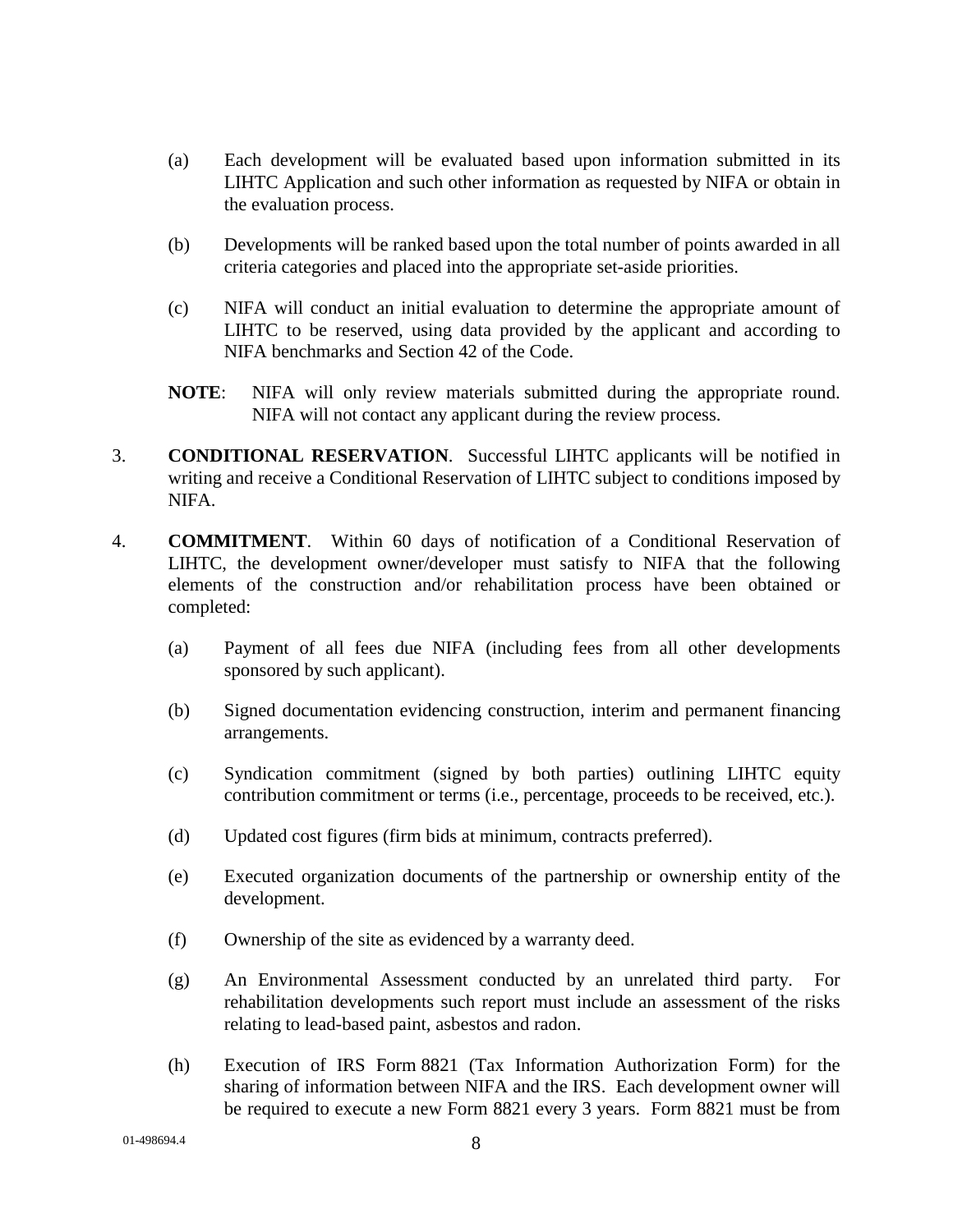the development owner to NIFA and list the following on the respective line items:

- 3(a): Income;
- 3(b): (i) Partnership or LLC—Form 1065;
	- (ii) Individual—Form 1040; or
	- (iii) Corporation—Form 1120;
- 3(c): Current year and next two years; and
- 3(d): Any related federal income tax information pertaining to LIHTC, including audit findings and assessments.
- (i) Each development owner must agree to provide complete annual operating data and federal income tax returns to NIFA on a timely basis.
- (j) Certification from an appropriate city official with jurisdiction over the development or from the local Department of Energy that the building(s) meet the local energy conservation code.
- (k) All developments receiving a Conditional Reservation must provide to NIFA development status reports, in a form and frequency as determined by NIFA, outlining the development's progress towards completion or satisfaction of all requirements necessary to receive a Carryover Allocation or a final allocation of LIHTC. Information requested by NIFA will be development specific, and may include such items as zoning approvals, firm debt and/or equity financing commitments (conditioned only upon receipt of LIHTC), construction progress reports, site control documentation and cost analysis updates.
- (l) Firm commitments for all sources of funding (including both permanent sources and subsidies, if applicable).
- (m) Fair Housing Certification in the form set forth in Exhibit A hereto signed by the development's Architect certifying that the development's plans and specifications conform with the Fair Housing Act and Americans with Disabilities Act.
- (n) If the proposed development intends to utilize Historic Rehabilitation Tax Credits, NIFA will require evidence from the State Historic Preservation Officer (SHPO) of the United States Department of the Interior National Park Service Part I approval of the historic rehabilitation of the development.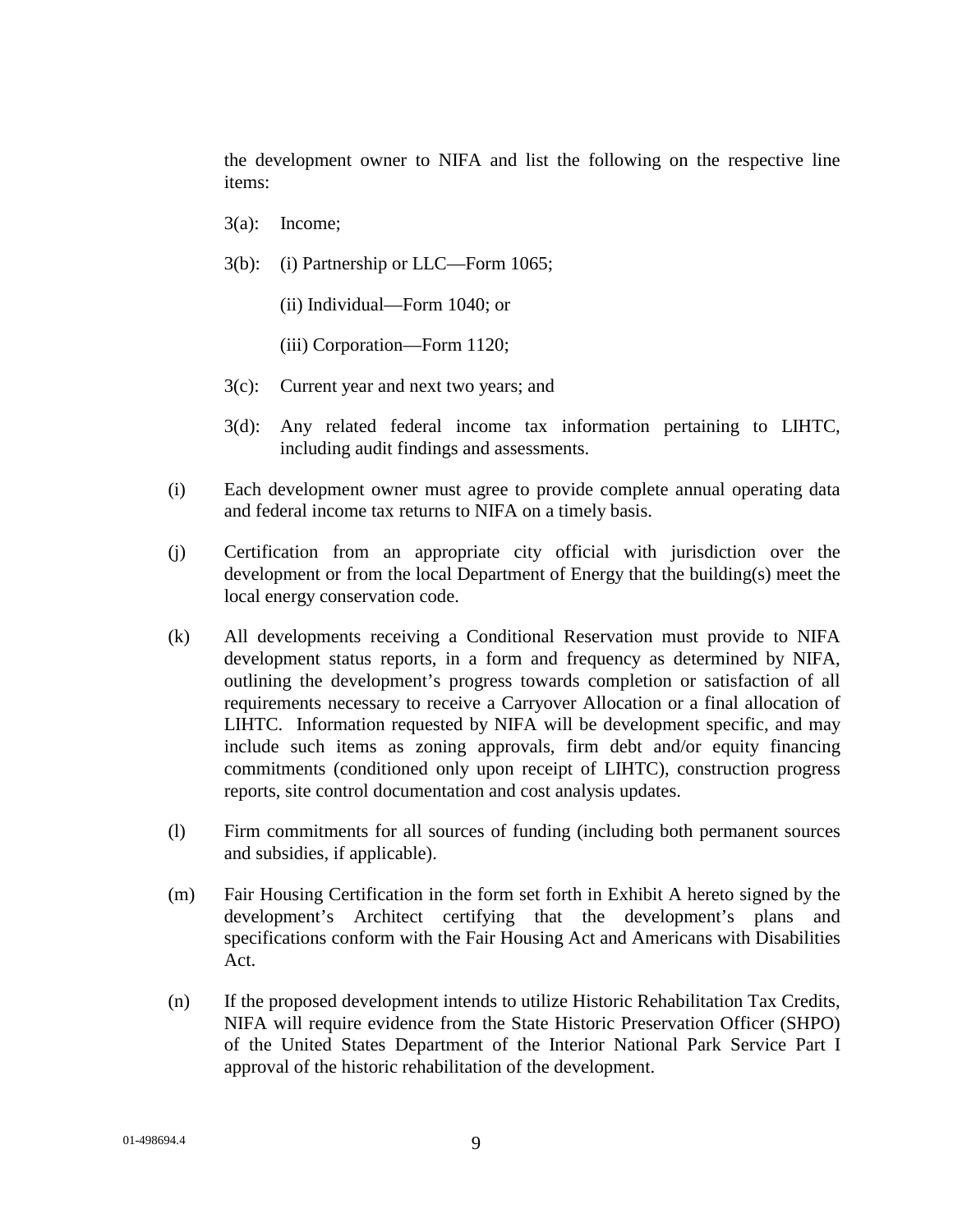- (o) If a point was requested under Exhibit 301 ("Supportive Services") to the LIHTC Application, an executed supportive service agreement with a qualified supportive services provider memorializing the terms of the plan submitted with the LIHTC Application.
- **NOTE:** Failure to meet the above requirements and/or other conditions imposed by NIFA, in its sole discretion within the designated time frame will result in the loss of the development's Conditional Reservation of LIHTC.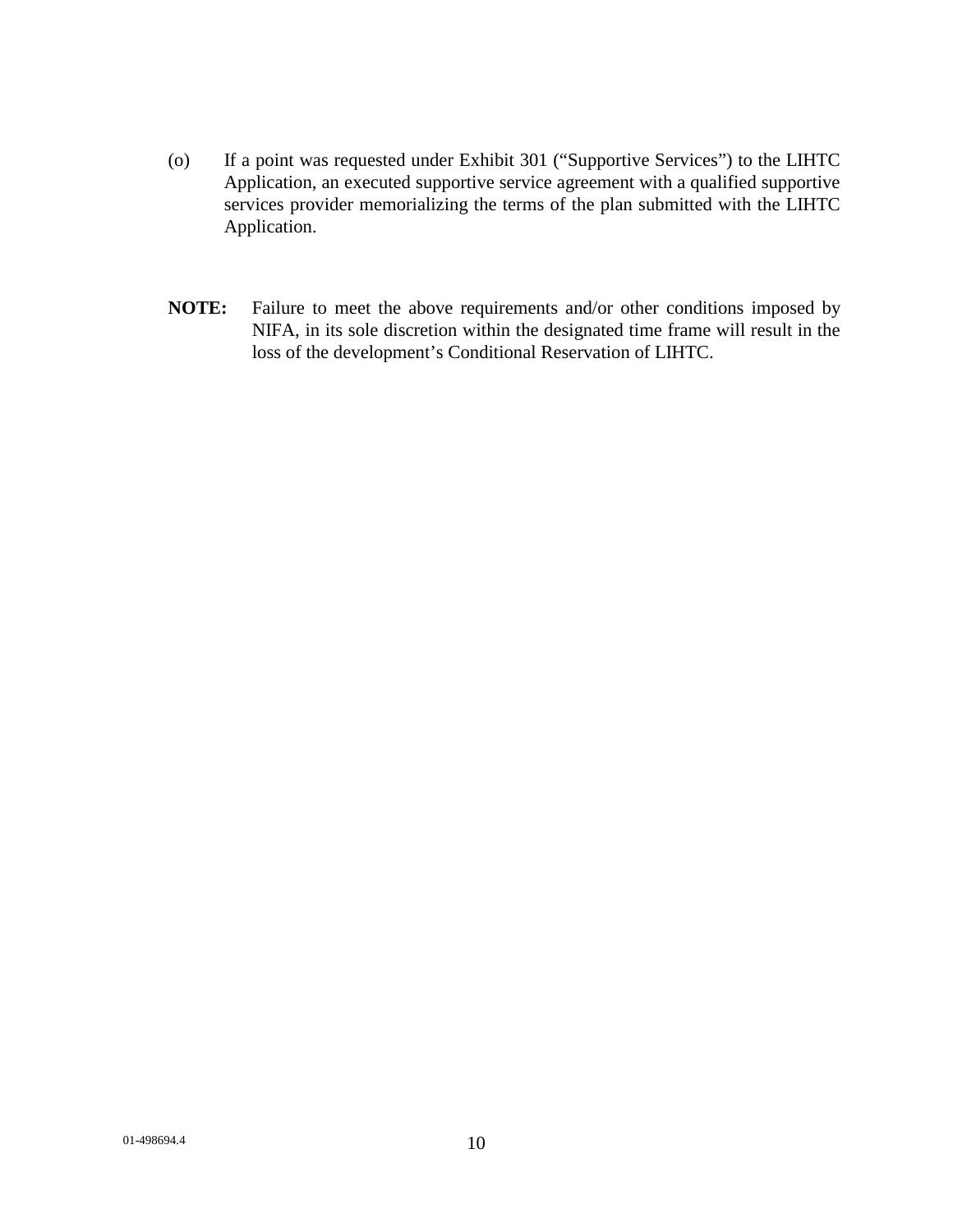- 5. **FIRM COMMITMENT**. Upon receipt of the above, NIFA will reevaluate the LIHTC needs of the development to determine if any changes are warranted and then issue a firm commitment, subject to receipt of the following:
- (a) Execution of any disclaimers and other documents as required by NIFA;
- (b) Receipt of all fees due NIFA;
- (c) Firmness of terms for construction and permanent financing;
- (d) Receipt of plans and specifications that are in conformance with the applicable local energy conservation code, the Fair Housing Amendments Act of 1988 (Pub. L. 100-430) (if applicable) and Americans with Disabilities Act (P.L. 101-336); Section 504 of the Rehabilitation Act of 1973 (29 U.S.C. 794); and
- 6. **REVOCATION**.Possible revocation of a Conditional Reservation or LIHTC allocation for actions taken by the development owner without prior NIFA approval may occur from the time of a Conditional Reservation up to the placed-in-service date of the development, for, but not limited to, the following reasons:
	- (a) Site change;
	- (b) Change in ownership—a change in the parties involved in the ownership entity (e.g., addition of a third party or removal of an individual/entity named as part of the ownership entity in the LIHTC Application);
	- (c) Change in syndication structure and/or terms;
	- (d) Change in unit design, square footage, unit mix, number of units, number of buildings, etc. (unless changes are required by local regulatory codes);
	- (e) Instances of curable noncompliance beyond the specified cure period on an applicant's existing LIHTC developments in any state; or
	- (f) Change in rents charged to tenants.
- 7. **CHANGE IN OR DENIAL OF LIHTC ALLOCATION**. In accordance with Code Section 42, these evaluations may result in a possible change in the amount of LIHTC allocated to the development or denial of the total LIHTC allocation altogether, due to, but not limited to, one or more of the following reasons:
	- (a) Information in the LIHTC Application is determined to be fraudulent;
	- (b) Conditions in the Conditional Reservation are not met;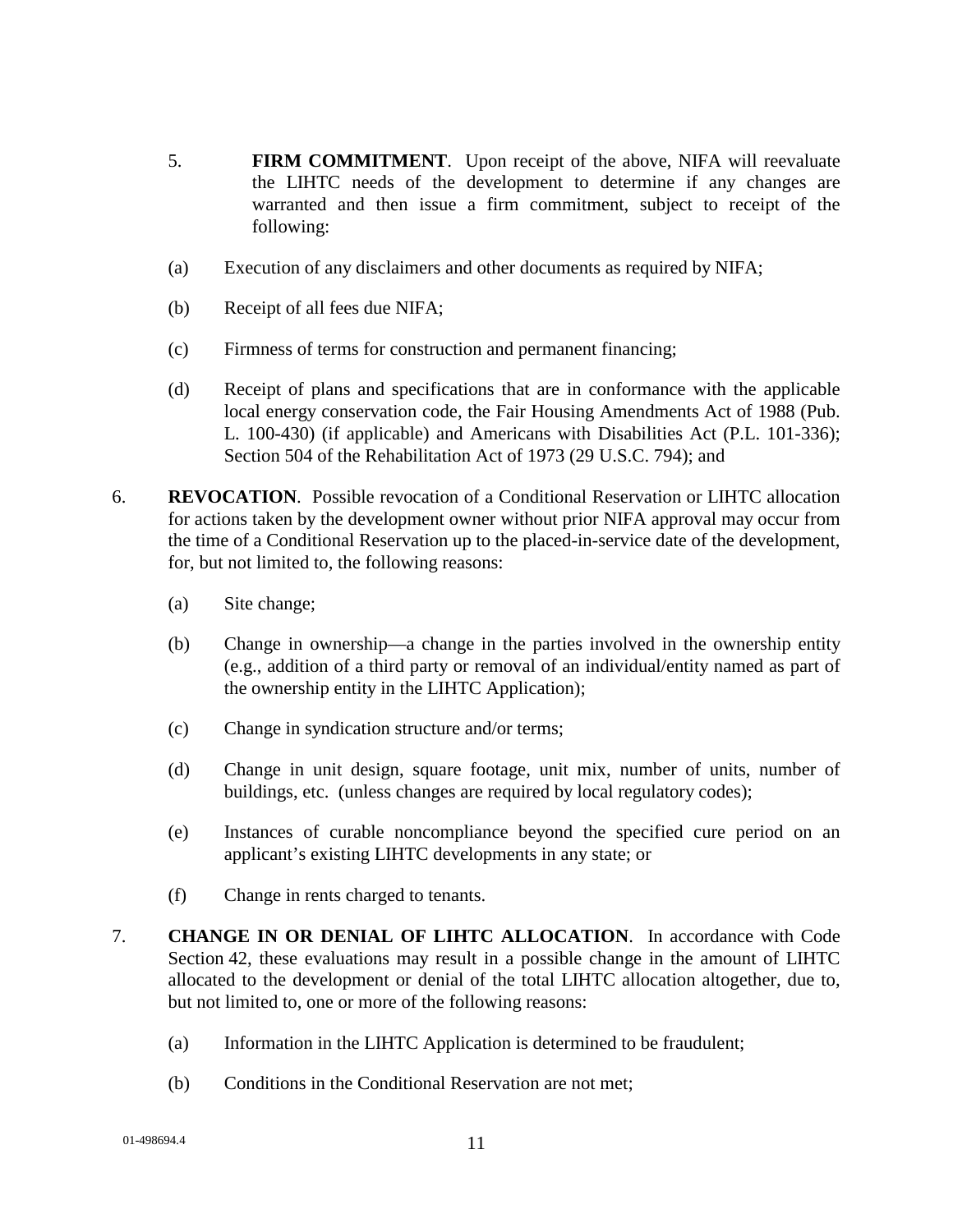- (c) Material and substantial changes in the actual costs and/or square footage of the development;
- (d) Applicant obtains additional subsidies or financing other than those disclosed in the LIHTC Application;
- (e) Subsequent regulations are issued by the Department of the Treasury or the IRS pertaining to Section 42 of the Code; or
- (f) Applicant fails to promptly notify NIFA of any material or adverse changes in the original LIHTC Application.
- 8. **CARRYOVER ALLOCATION**. Section 42 of the Code provides that NIFA may issue a carryover allocation ("Carryover Allocation") to certain qualified buildings, which will not be placed in service by December 31, 2004. This provision requires that 10% or more of the expected basis in the development (including land) must be incurred by either (i) the end of 2004 for developments receiving a LIHTC allocation prior to June 30, 2004 or (ii) six months from the date of the LIHTC allocation for developments receiving a LIHTC allocation after June 30, 2004 (the "10% Test"). **The 10% Test must be certified by an independent, third-party certified public accountant or attorney and received in NIFA's office no later than November 1, 2004 or, in the case of a development receiving an allocation after June 30, 2004, no later than five months from receipt of the LIHTC allocation**. If the 10% Test certification is not received by NIFA by the specified deadlines, a 1% late fee will be assessed. A Carryover Allocation will not be issued to a development prior to payment of all assessed fees. Please note that, even if the date by which the 10% Test must be satisfied falls after November 1, 2004, all other materials required in connection with the issuance of a Carryover Allocation (including, but not limited to, submission of a complete and executed Carryover Allocation Agreement) must be provided by November 1, 2004.

At this time, NIFA will issue a Carryover Allocation if the following have been provided:

- (a) Addresses for each building for which LIHTC are issued; and
- (b) Certification by an independent, third-party certified public accountant or attorney that 10% or more of the reasonably expected basis in the development determined as of the close of the second calendar year following the year in which the LIHTC allocation was made has been incurred by either (i) the end of 2004 for developments receiving a LIHTC allocation prior to June 30, 2004 or (ii) six months from the date of the LIHTC allocation for developments receiving a LIHTC allocation after June 30, 2004. Carryover cost certification must be submitted on approved NIFA forms no later than the deadlines specified above. If the developer fee is included in the carryover basis, it must be earned and reasonable for the services performed to date and evidenced by an agreement.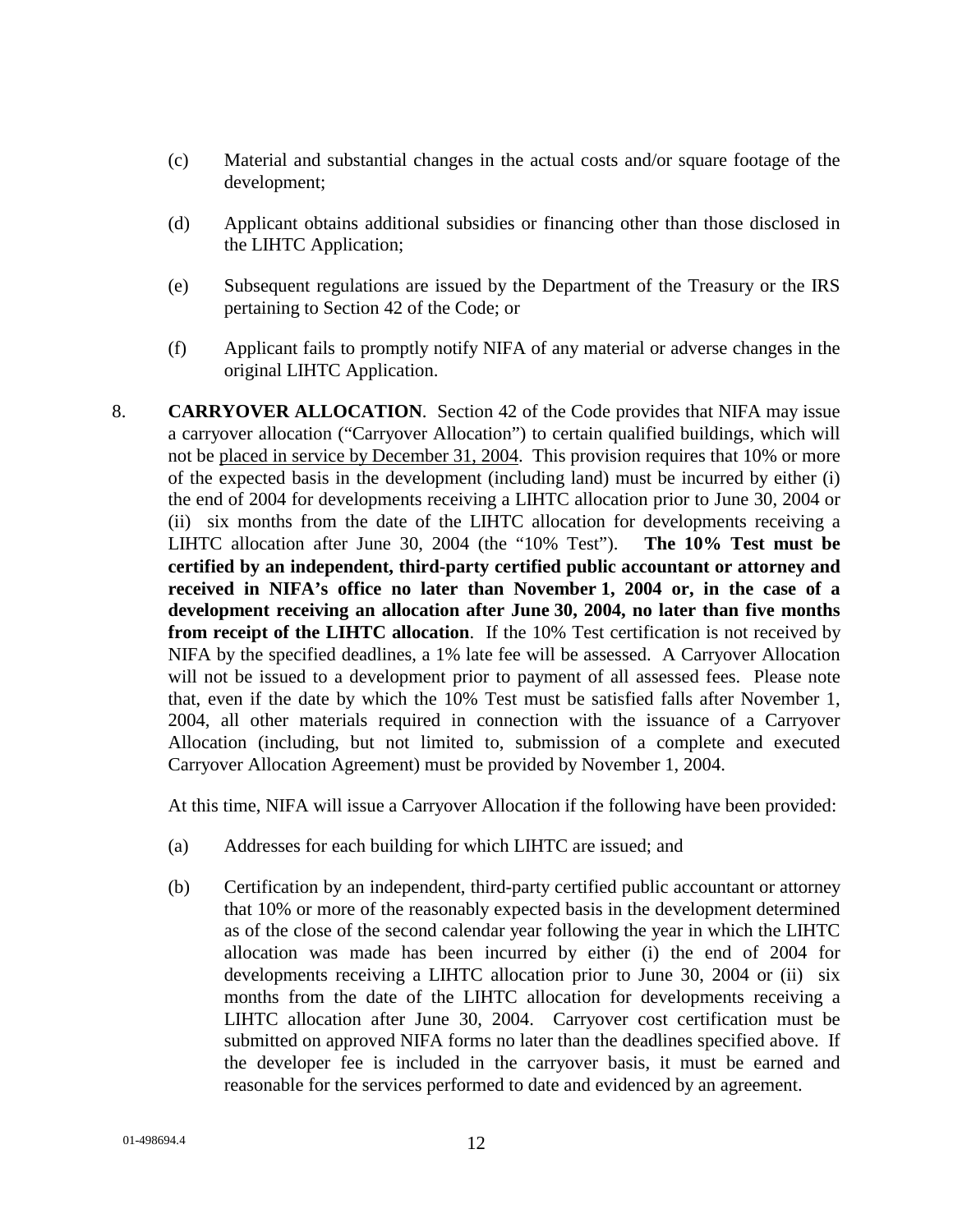- **NOTE**: Failure to submit the Carryover Allocation within the designated time frames may result in the loss of the LIHTCs.
- 9. **FINAL LIHTC ALLOCATION**. No LIHTC allocation will be made until a building or development is placed-in-service, the line item expenditures of the total development costs have been certified by an independent, third-party certified public accountant or attorney and submitted on approved NIFA forms, and all applicable LIHTC fees have been received by NIFA.

Final LIHTC allocations may be requested as soon as an eligible building is placed in service. NIFA requires the submission of an independent, third-party certified public accountant or attorney costs certification no later than 60 days after the completion of 100% of the LIHTC set-aside units in the development. The LIHTC amount allocated to a development is based on NIFA's final determination of the qualified basis for the building or development and a review of the development's costs.

- **NOTE**: Failure to submit the Final Cost Certification within the designated time frame may result in the loss of LIHTC's. Under extreme circumstances the development owner may submit a written request to NIFA for an extension of time in which to submit the Final Cost Certification.
- 10. **SUPPORTING DOCUMENTATION**. As specifically stated in the Carryover Allocation Procedures Manual and the Cost Certification Procedures Manual, NIFA reserves the right to request documentation supporting any cost certification if it determines, in its sole discretion, that such information is necessary to effectuate the allocation of LIHTC.

#### **CRANE PROGRAM APPLICATION AND ALLOCATION PROCESS**

In an effort to encourage economic growth, community development and the provision of affordable housing, NIFA will set-aside up to \$1,000,000 of Nebraska's LIHTC cap to be allocated pursuant to the CRANE Program. The CRANE Program is a strategic alliance between NIFA and other collaborating resource providers. The focus and primary purpose of the CRANE Program is to provide targeted resources to eligible applicants (communities, for profits and non-profits which have joined together) who are able to demonstrate that, through a public process, they have assessed the needs of their particular community with respect to economic development, housing development, community development, special needs populations (i.e., people with mental or physical disabilities) and have identified specific solutions to address those needs. Proposals submitted under the CRANE Program shall demonstrate how current and potential employers and institutions (schools, hospitals, municipal service providers) located in the community will be involved in any proposed solutions. Such proposals shall also demonstrate the development of businesses and creation of jobs and the impact on the development of affordable housing in the area. NIFA will work with other collaborating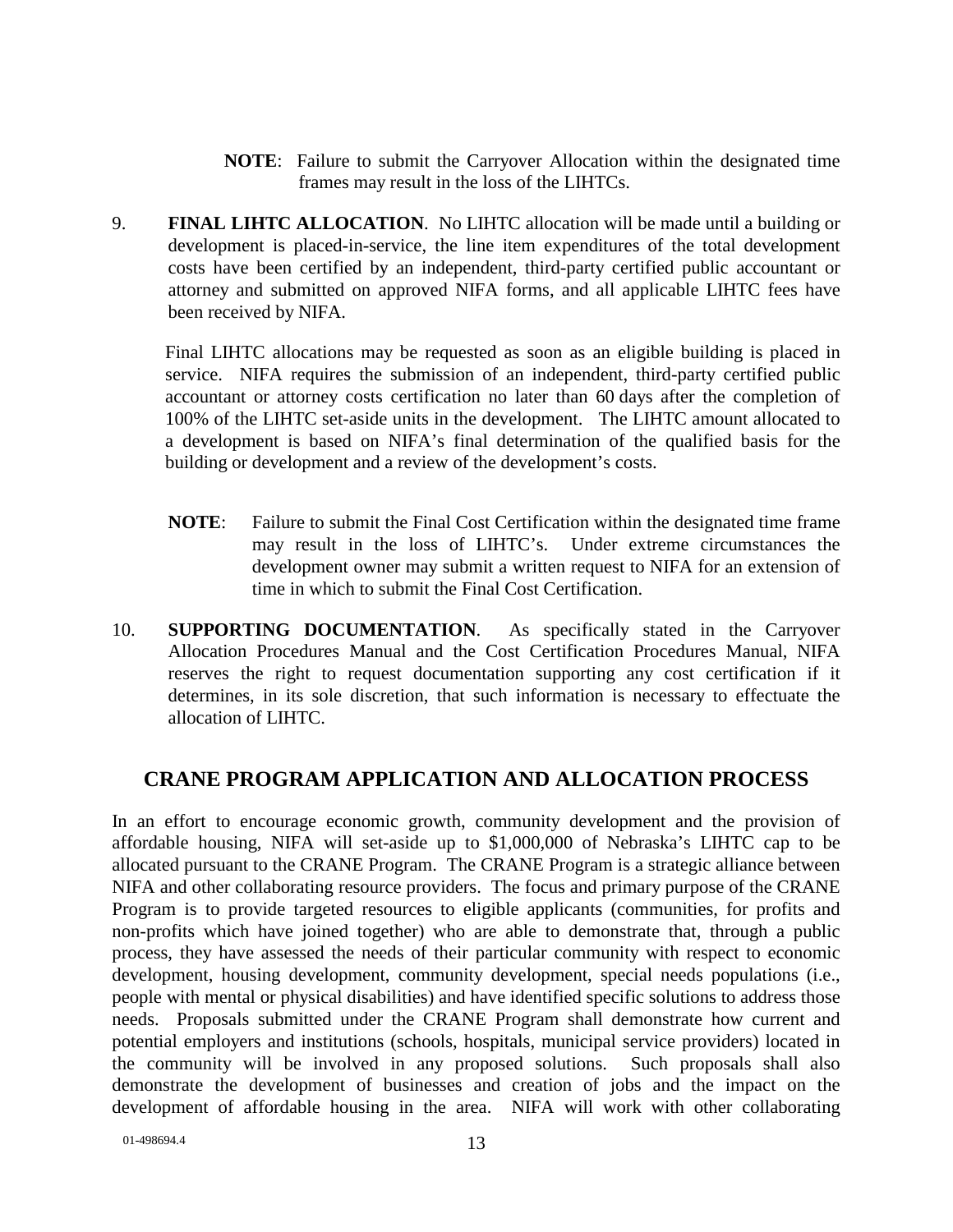resource providers to coordinate the various resources available for a community requesting funds for a development pursuant to the CRANE Program and identify those proposals which best demonstrate the need for LIHTC to address the needs identified by a community.

Communities/developers wishing to apply for LIHTC through the CRANE Program must complete a CRANE Program application ("CRANE Application"). CRANE Applications may be obtained by contacting NIFA, or downloading the application from the NIFA Internet web site (www.NIFA.org).

The CRANE Program will utilize a two-tier process. CRANE Program applicants must submit one original and two copies of the CRANE Application with tabbed indexes for each exhibit in the CRANE Application, including all applicable fees. NIFA will accept CRANE Applications monthly by the close of the first business day thereof. NIFA will notify the applicant when its CRANE Application has satisfied the categorization status requirements under the CRANE Program, at which time the applicant must submit an original and two copies of a completed LIHTC Application within the time periods specified by NIFA. Developments under the CRANE Program that do not submit an original and two copies of the LIHTC Application, with tabbed indexes, by the specified deadline will not be reviewed or scored by NIFA. Upon satisfaction of the requirements under the LIHTC Application NIFA will issue a tentative reservation of LIHTC ("Tentative Reservation") to the development.

## **MAXIMUM ALLOCATION OF LIHTC UNDER THE CRANE PROGRAM**

- (a) Subject to available LIHTC, there is no specific maximum LIHTC allocation that may be awarded to any single CRANE Program development.
- (b) No one developer, sponsor or party with an identity of interest (excluding property management control) will be eligible to receive Tentative Reservations for more than an aggregate of 34% of NIFA's annual LIHTC cap (LIHTC received under the CRANE Program will be added to the aggregate LIHTC amount when determining the ratio of LIHTC received under the LIHTC cap). An exception to this limitation may be made to ensure maximum distribution and/or effective utilization of LIHTC pursuant to the review and oversight of NIFA's Executive Director. NIFA's Executive Director also reserves the right to reduce the aggregate percentage of LIHTC that any one developer may receive.
- (c) Each CRANE Application will be evaluated by NIFA to determine the amount of LIHTC to be allocated to the development. LIHTC allocations will be limited to the amount necessary to ensure the financial feasibility of the development based on the pro-forma information submitted by the applicant and other materials, as NIFA may deem necessary.
- (d) Each CRANE Program applicant will be subject to a LIHTC allocation limit based upon LIHTC requested per unit, per bedroom, per occupant or per other measurements NIFA believes most reasonable to use in the allocation of LIHTC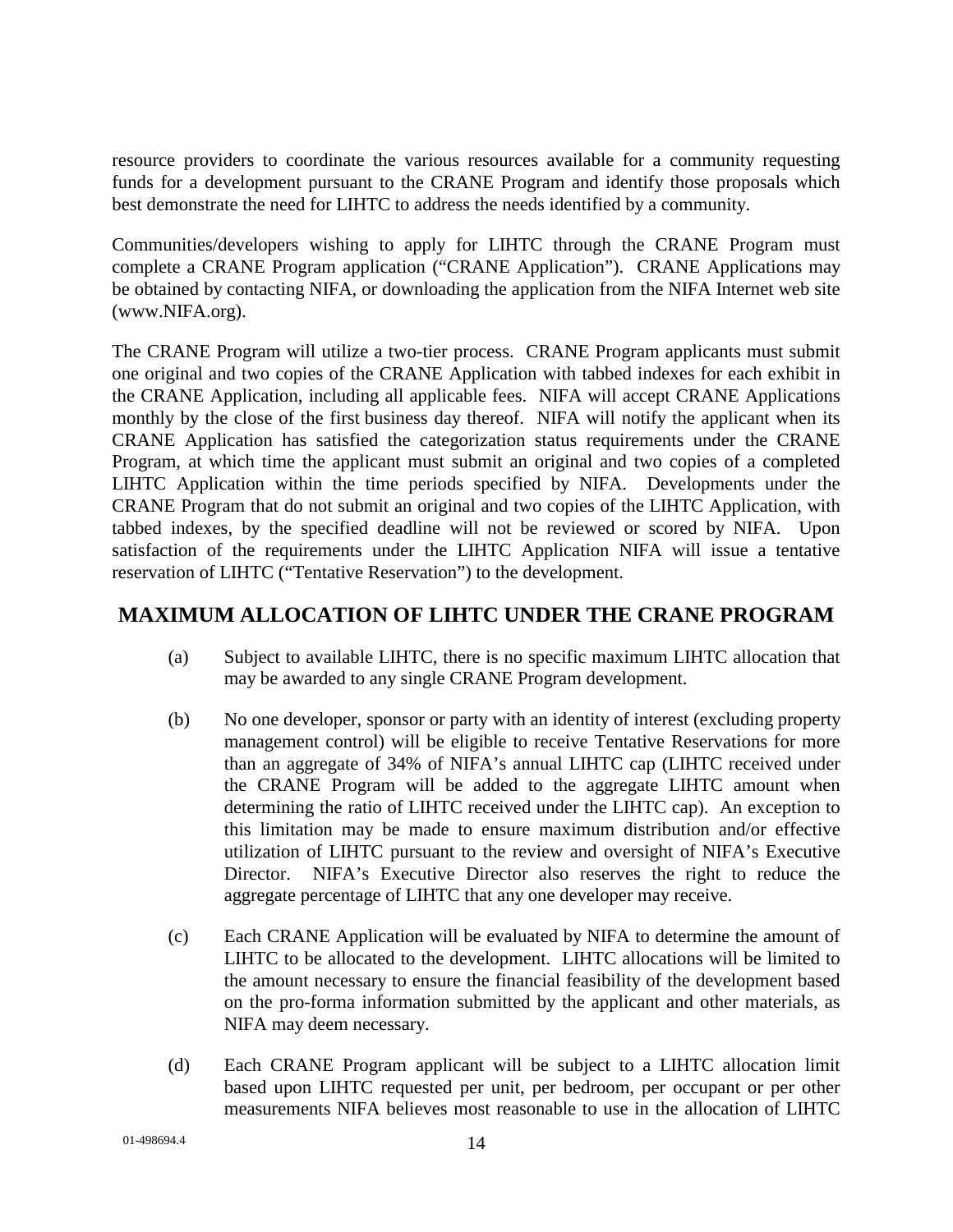among applicants. For purposes of determining the amount of LIHTC allocable to a development, NIFA may limit the developer/contractor overhead, profit fees and consultant fees included in the eligible basis of an amount not to exceed 20% of total eligible basis of the development.

- Example: Total Eligible Basis
	- Builder/Contractor Overhead
	- Builder/Contractor Profit
	- Developer Overhead
	- Developer Fee
	- Tax Credit Consultant Fee- Real Estate Consultant Fee= Adjusted Eligible Basis
		- x 20%
	- $=$  Maximum allowable for Developer, Contractor overhead & profit, & Consultant fees

If the developer fee and the builder/contractor overhead and profit exceed the maximum amount of 20%, the CRANE Program applicant must provide a written explanation outlining the reasons for the increase. Acceptance of such written explanation is at NIFA's sole discretion. When an identity of interest exists between the developer and builder/contractor, NIFA may reduce the total amount of such fees where it deems the fees excessive. Also, CRANE Program applicants should be aware that NIFA may reduce the LIHTC allocation to achieve the range of 20% for these fees.

**Contractor**. If a CRANE Program developer *does not* have an in-house staff to construct the development, it is assumed that an intermediary will be hired to perform services as the general contractor. Among other things, a general contractor may shield the CRANE Program developer from the liabilities of construction. In most cases, the general contractor awards subcontracts to other contractors to facilitate the completion of the development and becomes the clearinghouse for the subcontractor's work.

**NOTE**: If the CRANE Program developer does not have an in-house staff to construct the development, NIFA will not allow the CRANE Program developer to take any contractor overhead and profit fees.

**Developer Fee/Acquisition of Existing Building**. A developer fee will be allowed on the acquisition cost of an existing building that is to be rehabilitated. The developer fee will be limited to 5% of the building acquisition costs excluding the cost of land and fees associated with the purchase of the land. Acquisition costs of existing structure(s) must be supported by an appraisal from an unrelated third party and a settlement statement.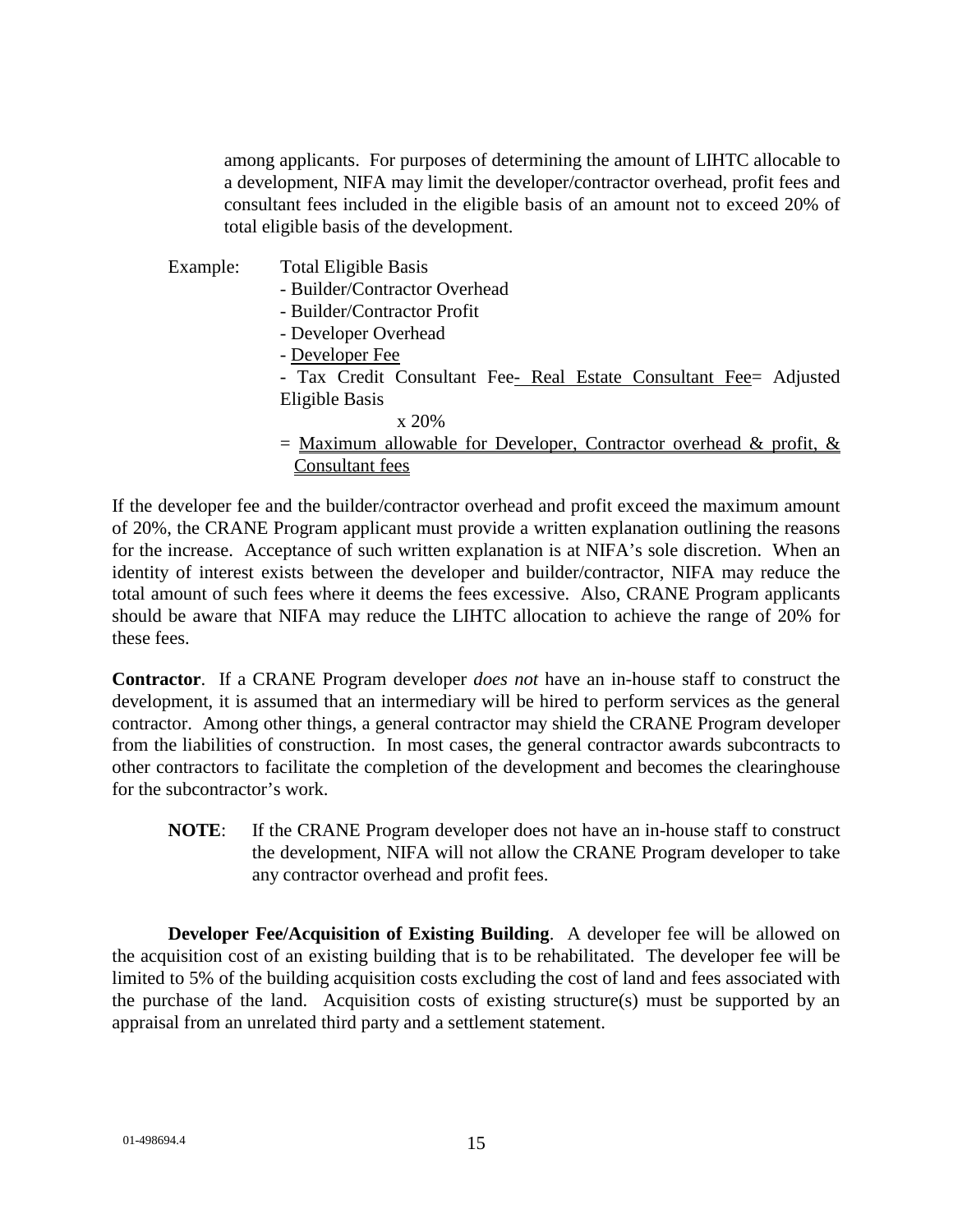## **CRANE PROGRAM FEE SCHEDULE**

**LIHTC APPLICATION FEE**. A nonrefundable fee of \$500.

**RESERVATION/COMMITMENT FEE**. A nonrefundable fee equal to the greater of 2% of the annual LIHTC requested or \$500. This fee is due prior to consideration for a formal commitment.

**ALLOCATION FEE**. A nonrefundable fee equal to 2% of the annual LIHTC allocated. A late fee of 1% of the LIHTC amount will be assessed on any development that does not meet the November 1 deadline for carryover.

**ANNUAL FEE**. A nonrefundable fee equal to 2% of the annual LIHTC allocated with a \$500 minimum (due each year of the development's Compliance Period), which may be reduced at the discretion of NIFA's Executive Director.

**LATE FEE.** There will be a late payment penalty of 5% of the fee assessed for all accounts more than 30 days delinquent. Any fee not collected will be turned over to legal counsel for collection. An application will be not considered by NIFA for LIHTC if the developer or owner of the CRANE Program development has any delinquent fees due or if there are items of substantial noncompliance.

**TRANSFER/ASSUMPTION FEE**. A nonrefundable fee of one fourth of 1% of the development's qualified basis may be assessed, at NIFA's discretion, if the CRANE Program is transferred to new owners with a different identity of interest.

- **NOTE**: NIFA reserves, commits and allocates LIHTC to partnerships, corporations, limited liability companies and individuals. Reservations and commitments of LIHTC are non-transferable, and **any change in the CRANE Program ownership requires NIFA's prior written approval** (e.g., addition of a third party or removal of an individual/entity names as part of the ownership entity in the LIHTC Application).
- **NOTE**: The transfer/assumption fee will not pertain to developments changing from one entity to another when such transfer is to a new entity that is owned or controlled by the transferor.

**LEGAL FEES**. All extraordinary legal fees incurred by NIFA will be assessed and charged to for payment against the CRANE Program owner/developer, including but not limited to the following:

- Fees for research relating to irregular situations
- Ownership agreements
- Rental rate questions
- Unusual timing situations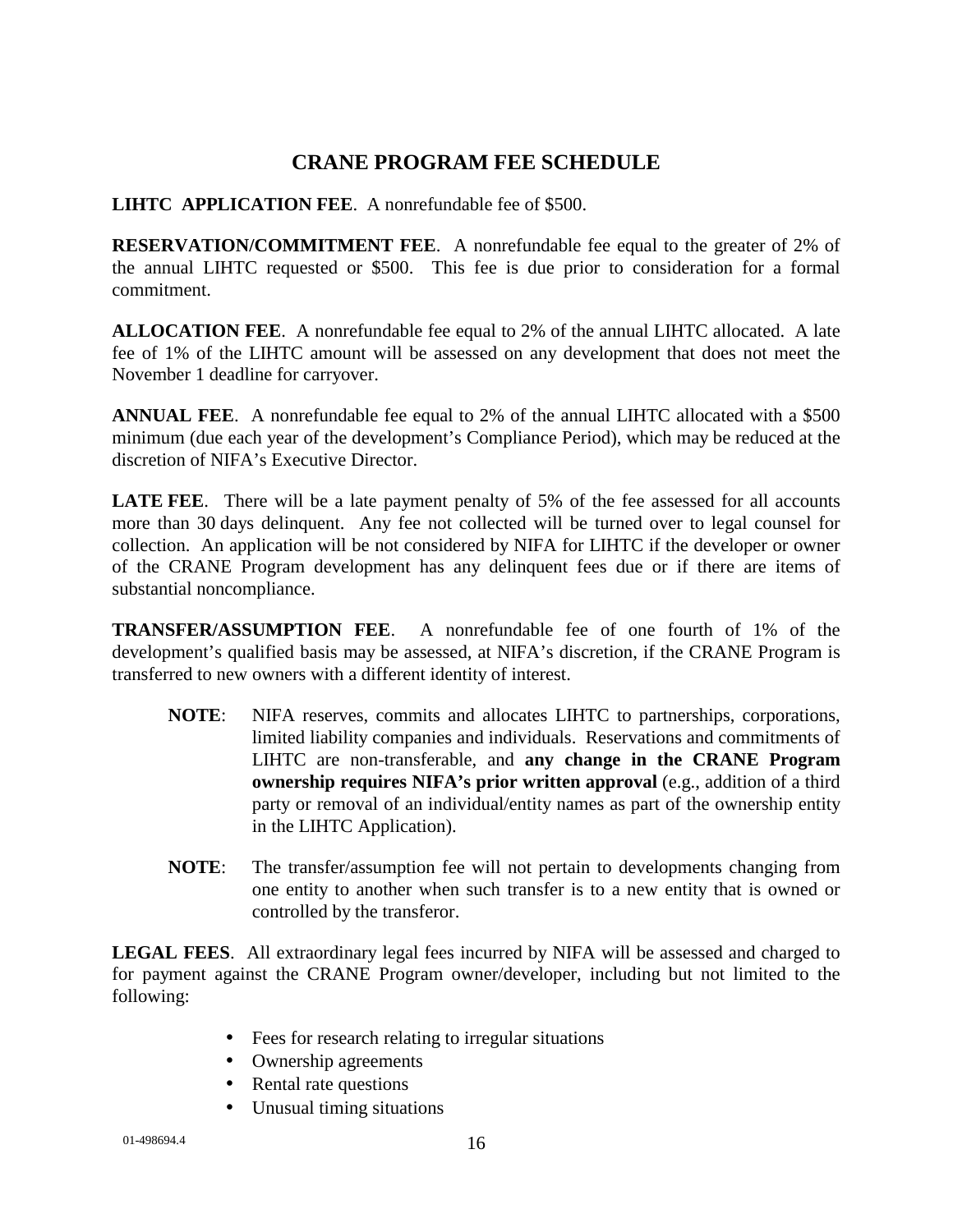• Specific technical questions related to Code Section 42

### **CRANE PROGRAM REVIEW AND ALLOCATION PROCESS**

NIFA will use the following process in the allocation of LIHTC under the CRANE Program:

- 1. **CRANE APPLICATION PHASE**. To be considered under the CRANE Program, the CRANE Application must be completed, signed and submitted to NIFA.
- 2. **TENTATIVE RESERVATION PHASE**. Successful CRANE Program applicants will be notified, in writing by NIFA, and receive a Tentative Reservation of LIHTC.

All CRANE Program developments receiving a Tentative Reservation must provide to NIFA development status reports, in a form and frequency as determined by NIFA, outlining the development's progress toward completion or satisfaction of all requirements necessary to receive a Conditional Reservation and/or Carryover Allocation of LIHTC. Information requested by NIFA will be development specific, and may include such items as zoning approvals, firm debt and/or equity financing commitments (conditioned only upon receipt of LIHTC), construction progress reports, site control documentation and cost analysis updates. NIFA will review all CRANE Program status reports and determine, in its discretion, whether a CRANE Program development has made significant progress toward meeting the requirements to receive a Conditional Reservation of LIHTC. If NIFA determines that significant progress has not been achieved by CRANE Program development, NIFA reserves the right to cancel or suspend the Tentative Reservation of LIHTC. The LIHTC reserved under the Tentative Reservation will be available to other applicants meeting the requirements under the CRANE Program. To the extent of available resources, CRANE Program developments with a suspended Tentative Reservation may be eligible for a preference in the subsequent year's CRANE Program resources.

#### 3. **LIHTC APPLICATIONS SUBMITTED BY CRANE PROGRAM APPLICANTS**

LIHTC Applications submitted under the CRANE Program must be completed and signed. The CRANE Program applicants must meet all threshold criteria specified in the LIHTC Application. Threshold criteria will require, among other things, that the LIHTC Application contain evidence of: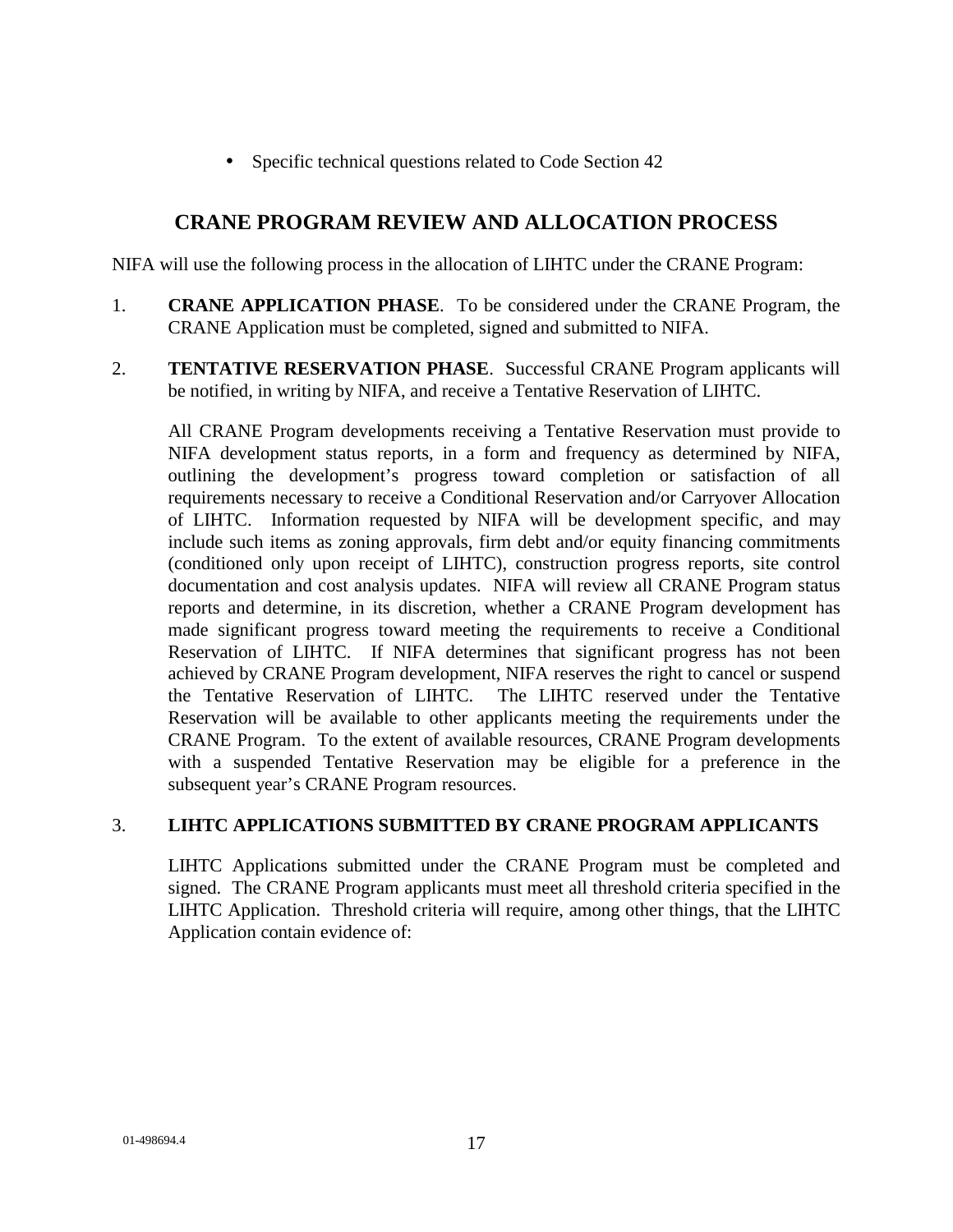- Site control (options/contracts to purchase must be valid for 90 days beyond the submitted application deadline)
- Financing commitments (commitments must be valid for 6 months beyond the submitted application deadline)
- Zoning approval or evidence of material progress toward obtaining zoning approval
- Evidence of consistency with the documented housing needs of the community
- Owner's willingness to enter into a land-use restriction agreement
- Comprehensive market study (market study must be dated within one year of the submitted application deadline).
- 4. **EVALUATION OF LIHTC APPLICATIONS UNDER THE CRANE PROGRAM**. LIHTC Applications submitted under the CRANE Program not meeting the threshold criteria requirements will be either suspended at NIFA's discretion or rejected without further consideration or review by NIFA.
	- (a) Each CRANE Program development will be evaluated based upon information submitted in the CRANE Application and the LIHTC Application and such other information that NIFA may request or obtain in the evaluation process.
	- (b) NIFA will conduct an initial evaluation to determine the appropriate amount of LIHTC to be reserved, using data provided by the applicant and according to NIFA benchmarks and Section 42 of the Code.
	- **NOTE**: NIFA will only review materials submitted during the appropriate CRANE Program deadline.
- 5. **CONDITIONAL RESERVATION**. Successful CRANE Program LIHTC applicants will be notified in writing and will receive a Conditional Reservation of LIHTC subject to conditions imposed by NIFA and the availability of LIHTC under the CRANE Program.
- 6. **COMMITMENT**. Within the time period specified by NIFA in the notification of a Conditional Reservation of LIHTC, the CRANE Program applicant must satisfy to NIFA that the following elements of the construction and/or rehabilitation process have been obtained or completed:
	- (a) Payment of all fees due NIFA (including fees from all other developments sponsored by such applicant).
	- (b) Signed documentation evidencing construction, interim and permanent financing arrangements.
	- (c) Syndication commitment (signed by both parties) outlining LIHTC equity contribution commitment or terms (i.e., percentage, proceeds received).
	- (d) Updated cost figures (firm bids at minimum, contracts preferred).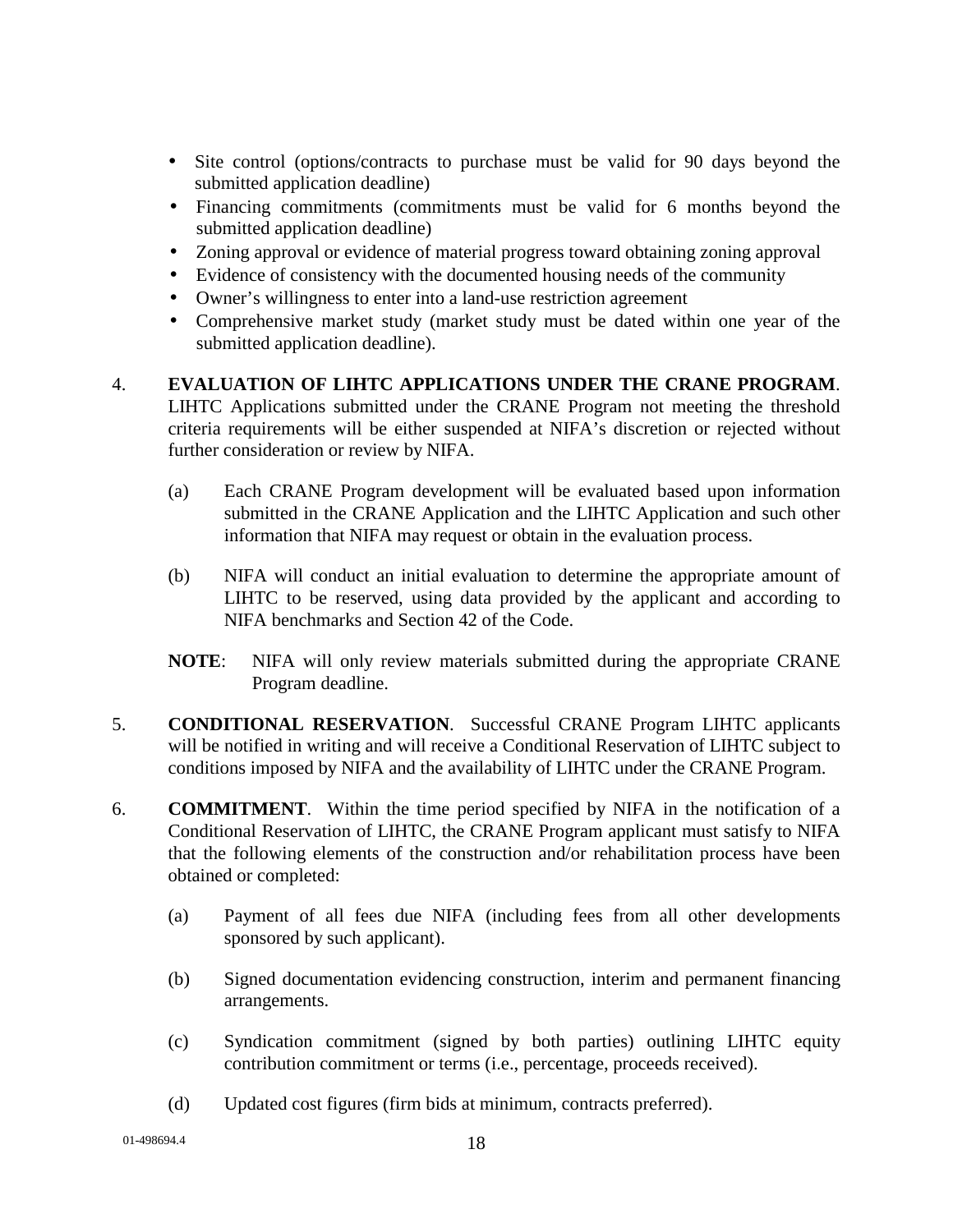- (e) Executed organizational documents of the partnership or ownership entity of the development.
- (f) Ownership of the site as evidenced by a warranty deed.
- (g) An Environmental Assessment conducted by an unrelated third party. For rehabilitation developments such report must include an assessment of the risks relating to lead-based paint, asbestos and radon.
- (h) Execution of IRS Form 8821 (Tax Information Authorization Form) for the sharing of information between NIFA and the Internal Revenue Service ("IRS"). Each development owner will be required to execute a new Form 8821 every 3 years. Form 8821 must be from the CRANE Program owner to NIFA and list the following on the respective line items:
	- 3(a): Income;
	- 3(b): (i) Partnership or LLC—Form 1065;
		- (ii) Individual—Form 1040; or
		- (iii) Corporation—Form 1120;
	- 3(c): Current year and next two years; and
	- 3(d): Any related federal income tax information pertaining to LIHTC, including audit findings and assessments.
- (i) Each CRANE Program owner/developer must agree to provide complete annual operating data and federal income tax returns to NIFA on a timely basis.
- (j) Certification from an appropriate city official with jurisdiction over the development or certification from the local Department of Energy must be submitted which states whether the residential building(s) in the CRANE Program meets the local energy conservation code.
- (k) All CRANE Program developments receiving a Conditional Reservation must provide to NIFA development status reports, in a form and frequency as determined by NIFA, outlining the development's progress towards completion or satisfaction of all requirements necessary to receive a Carryover Allocation of LIHTC. Information requested by NIFA will be development specific, and may include such items as zoning approvals, firm debt and/or equity financing commitments (conditioned only upon receipt of LIHTC), construction progress reports, site control documentation and cost analysis updates.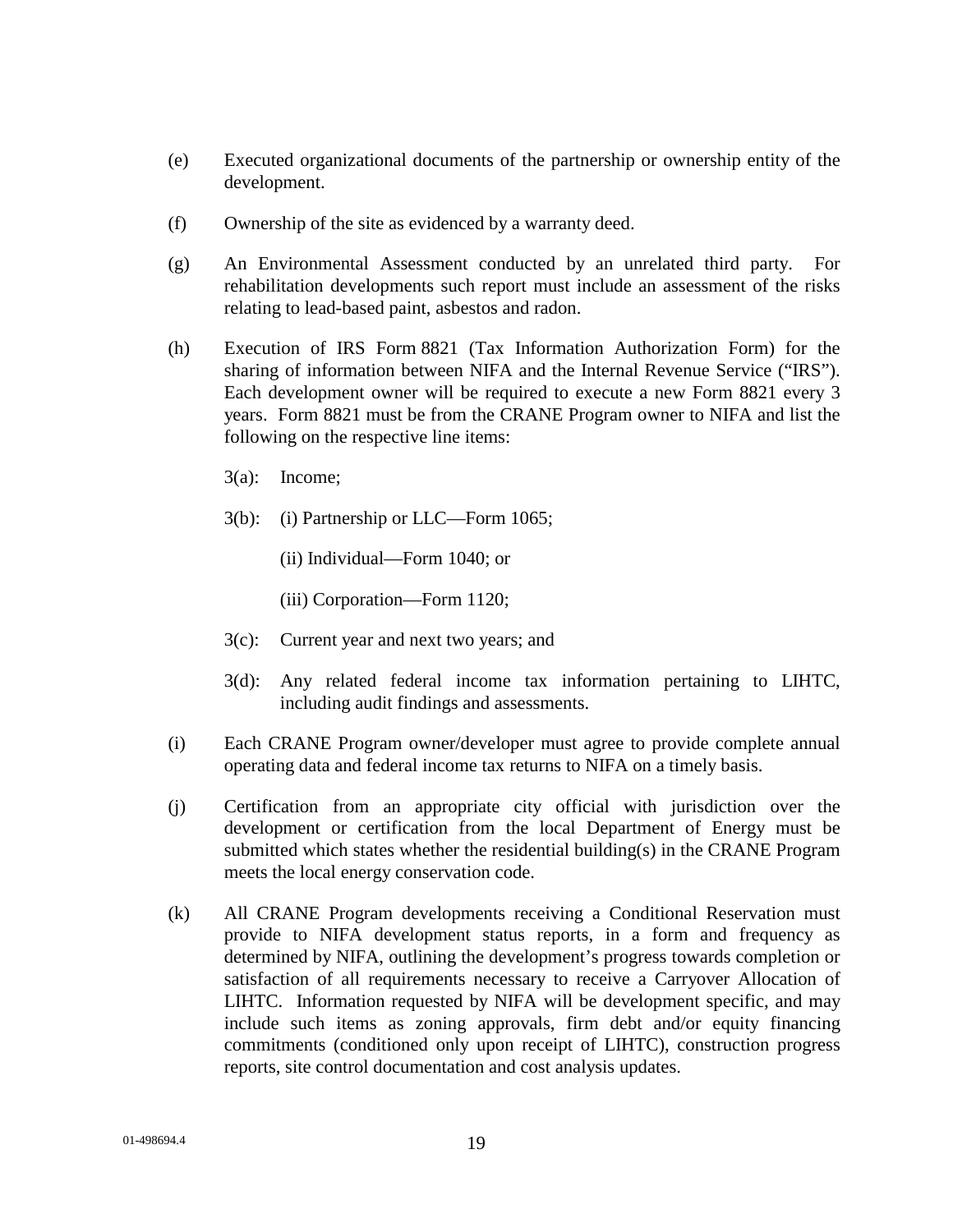- (l) Firm commitments for all sources of funding (including both permanent sources and subsidies, if applicable).
- (m) Fair Housing Certification in the form set forth in Exhibit A hereto signed by the development's Architect certifying that the development's plans and specifications conform with the Fair Housing Act and Americans with Disabilities Act.
- (n) If the proposed development intends to utilize Historic Rehabilitation Tax Credits, NIFA will require evidence from the State Historic Preservation Officer (SHPO) of the United States Department of the Interior National Park Service Part I approval of the historic rehabilitation of the development.
- (o) If a point was requested under Exhibit 301 ("Supportive Services") to the LIHTC Application, an executed supportive service agreement with a qualified supportive services provider memorializing the terms of the plan submitted with the LIHTC Application.
- **NOTE:** Failure to meet the above requirements, and/or other conditions imposed by NIFA in its sole discretion within the designated time frame may result in the loss of the development's Conditional Reservation of LIHTC.
- 7. **FIRM COMMITMENT**. Upon receipt of the above, NIFA will reevaluate the LIHTC needs of the CRANE Program development to determine if any changes are warranted and then issue a firm commitment, subject to the following:
	- (a) Execution of any disclaimers and other documents required by NIFA.
	- (b) Receipt of all fees due NIFA.
	- (c) Confirmation of firmness of terms for construction and permanent financing.
	- (d) Receipt of plans and specifications that are in conformance with the applicable local energy conservation code, the Fair Housing Amendments Act of 1988 (Pub. L. 100-430) (if applicable) and Americans with Disabilities Act (P.L. 101-336); Section 504 of the Rehabilitation Act of 1973 (29 U.S.C. 794).
	- (e) Receipt of the Fair Housing Certification in the form set forth in Exhibit A hereto signed by the development's Architect certifying that the development's plans and specifications conform with the Fair Housing Act and Americans with Disabilities Act.
- 8. **REVOCATION**.Possible revocation of a Tentative/Conditional Reservation or LIHTC allocation for actions taken by the CRANE Program development owner without prior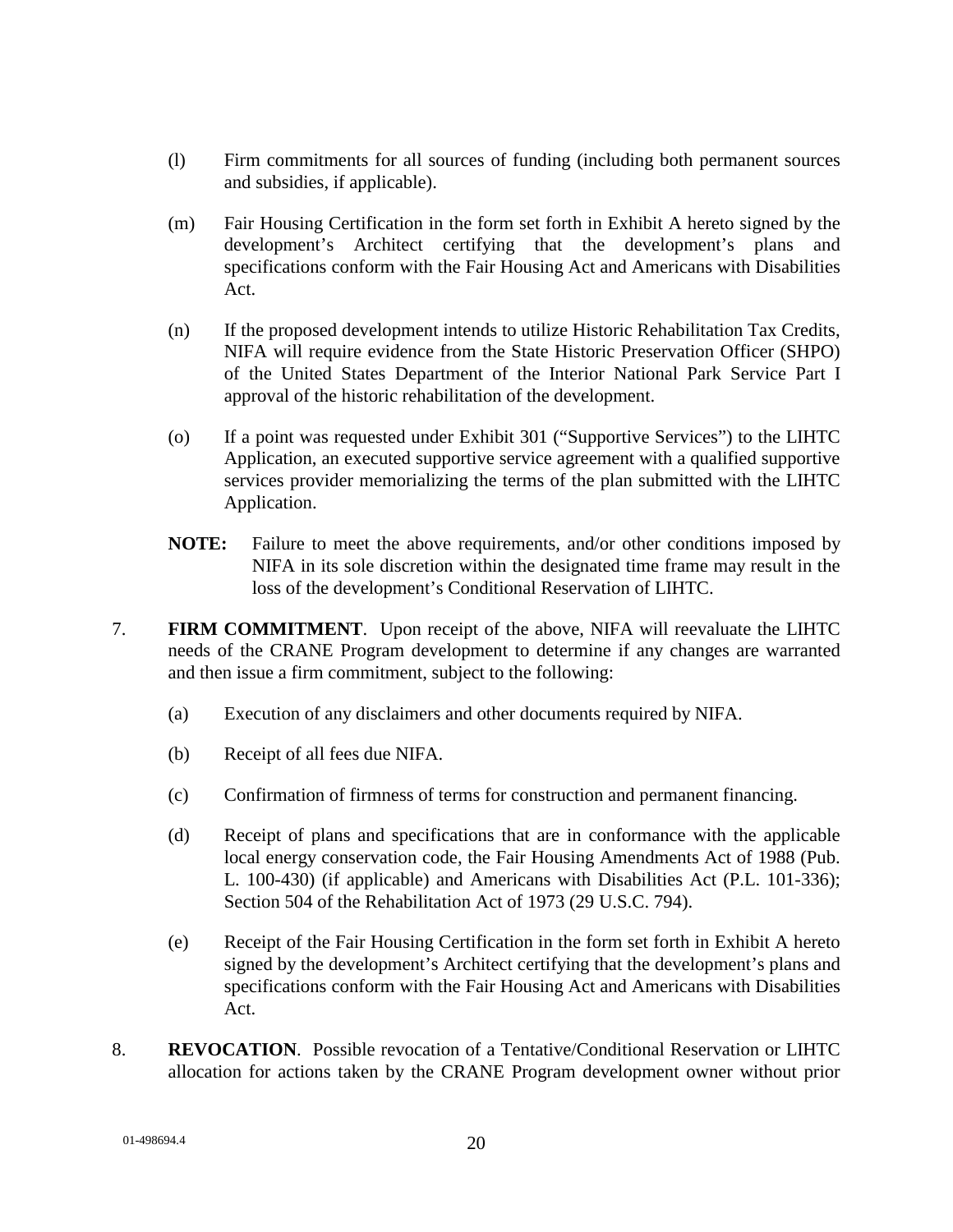NIFA approval may occur from the time of a Tentative/Conditional Reservation up to the placed-in-service date, for, but not limited to, the following reasons:

- (a) Site change;
- (b) Change in ownership—a change in the parties involved in the ownership entity (e.g., addition of a third party or removal of an individual/entity named as part of the ownership entity submitted by the CRANE Program applicant in its LIHTC Application or CRANE Application);
- (c) Change in syndication structure and/or terms;
- (d) Change in unit design, square footage, unit mix, number of units, number of residential buildings, etc. (unless changes are required by local regulatory codes);
- (e) Instances of curable noncompliance beyond the specified cure period on an applicant's existing LIHTC developments in any state; or
- (f) Change in rents charged to tenants.
- 9. **CHANGE IN OR DENIAL OF LIHTC ALLOCATION**. In accordance with Code Section 42, these evaluations may result in a possible change in the amount of LIHTC allocated to a CRANE Program development or denial of the total LIHTC allocation altogether, due to, but not limited, to one or more of the following reasons:
	- (a) Information submitted by the CRANE Program applicant in its LIHTC Application or CRANE Application is determined to be fraudulent;
	- (b) Conditions in the Tentative/Conditional Reservation are not met;
	- (c) Material and substantial changes occur in the actual costs and/or square footage of the development;
	- (d) Applicant obtains additional subsidies or financing other than those disclosed in the LIHTC Application or CRANE Application;
	- (e) Subsequent regulations are issued by Department of the Treasury or the IRS pertaining to Section 42 of the Code; or
	- (f) CRANE Applicant fails to promptly notify NIFA of any material or adverse changes in either the original LIHTC Application or CRANE Application.
- 10. **CARRYOVER ALLOCATION**. Section 42 of the Code provides that NIFA may issue a carryover allocation ("Carryover Allocation") to certain qualified buildings, which will not be placed in service by December 31, 2004. This provision requires that 10% or more of the expected basis in the development (including land) must be incurred by either (i)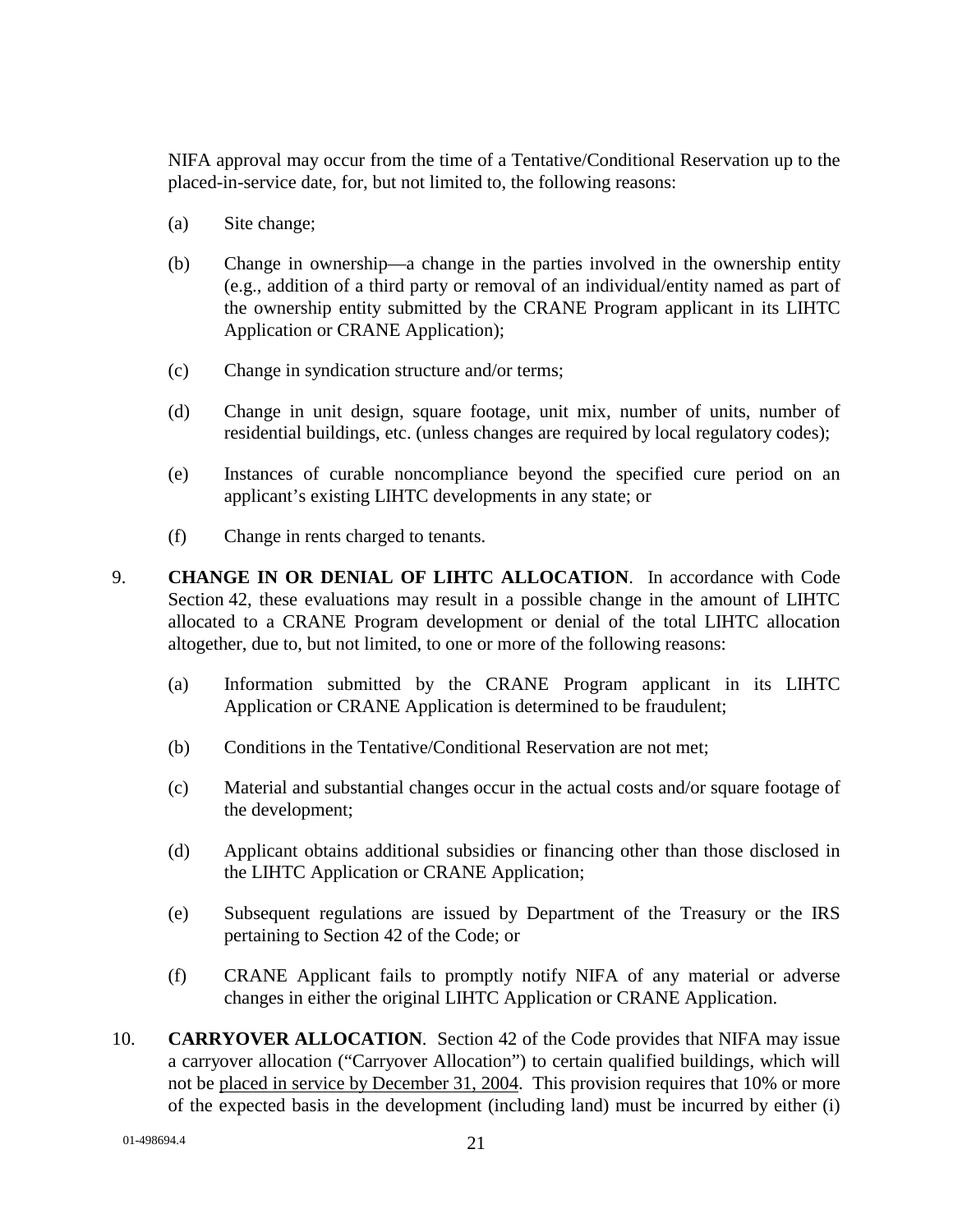the end of 2004 for developments receiving a LIHTC allocation prior to June 30, 2004 or (ii) six months from the date of the LIHTC allocation for developments receiving a LIHTC allocation after June 30, 2004 (the "10% Test"). **The 10% Test must be certified by an independent, third-party certified public accountant or attorney and received in NIFA's office no later than November 1, 2004 or, in the case of a development receiving an allocation after June 30, 2004, no later than five months from receipt of the LIHTC allocation**. If the 10% Test certification is not received by NIFA by the specified deadlines, a 1% late fee will be assessed. A Carryover Allocation will not be issued to a development prior to payment of all assessed fees. Please note that, even if the date by which the 10% Test must be satisfied falls after November 1, 2004, all other materials required in connection with the issuance of a Carryover Allocation (including, but not limited to, submission of a complete and executed Carryover Allocation Agreement) must be provided by November 1, 2004.

At this time, NIFA will issue a Carryover Allocation if the following have been provided:

- (a) Addresses for each building for which LIHTC are issued; and
- (b) Certification by an independent, third-party certified public accountant or attorney that 10% or more of the reasonably expected basis in the development determined as of the close of the second calendar year following the year in which the LIHTC allocation was made has been incurred by either (i) the end of 2004 for developments receiving a LIHTC allocation prior to June 30, 2004 or (ii) six months from the date of the LIHTC allocation for developments receiving a LIHTC allocation after June 30, 2004. Carryover cost certification must be submitted on approved NIFA forms no later than the deadlines specified above. If the developer fee is included in the carryover basis, it must be earned and reasonable for the services performed to date and evidenced by an agreement.
	- **NOTE**: Failure to submit the Carryover Allocation within the designated time frames may result in the loss of the LIHTC's.
- 11. **FINAL LIHTC ALLOCATION**. No LIHTC allocation will be made until a residential building or development is placed in service, the line item expenditures of the total development costs have been certified by an independent, third-party certified public accountant or attorney and submitted on approved NIFA forms, and all applicable LIHTC fees have been received by NIFA

Final LIHTC allocations may be requested as soon as an eligible building is placed in service. NIFA requires the submission of an independent, third-party certified public accountant or attorney costs certification no later than 60 days after the completion of 100% of the LIHTC set-aside units in the development. The LIHTC amount allocated to a development is based on NIFA's final determination of the qualified basis for the building or development and a review of the development costs.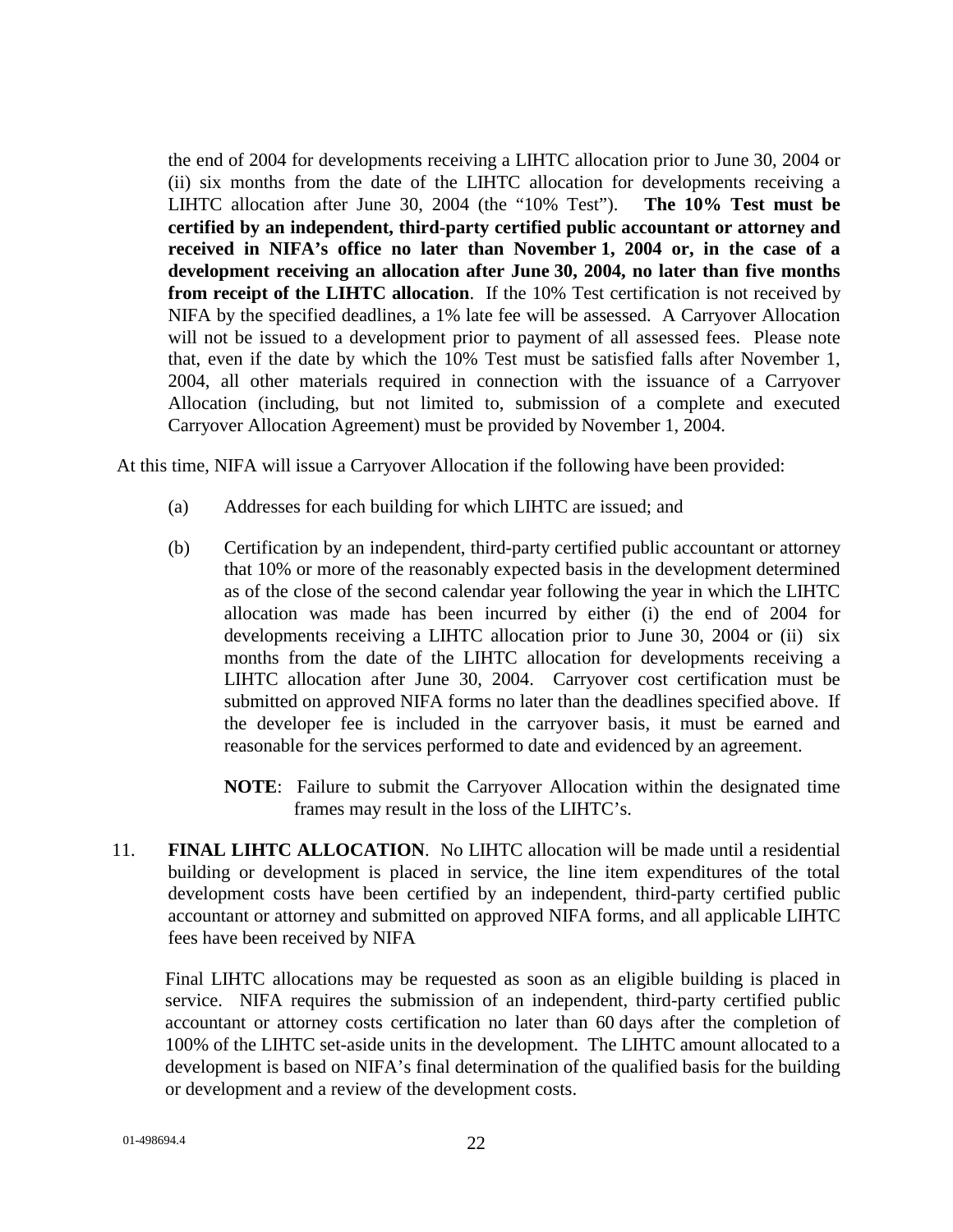- **NOTE**: Failure to submit the Final Cost Certification within the designated time frame may result in the loss of LIHTC. Under extreme circumstances the development owner may submit a written request to NIFA for an extension of time in which to submit the Final Cost Certification.
- 12. **SUPPORTING DOCUMENTATION**. As specifically stated in the Carryover Allocation Procedures Manual and the Cost Certification Procedures Manual, NIFA reserves the right to request documentation supporting any cost certification if it determines, in its sole discretion, that such information is necessary to effectuate the allocation of LIHTC.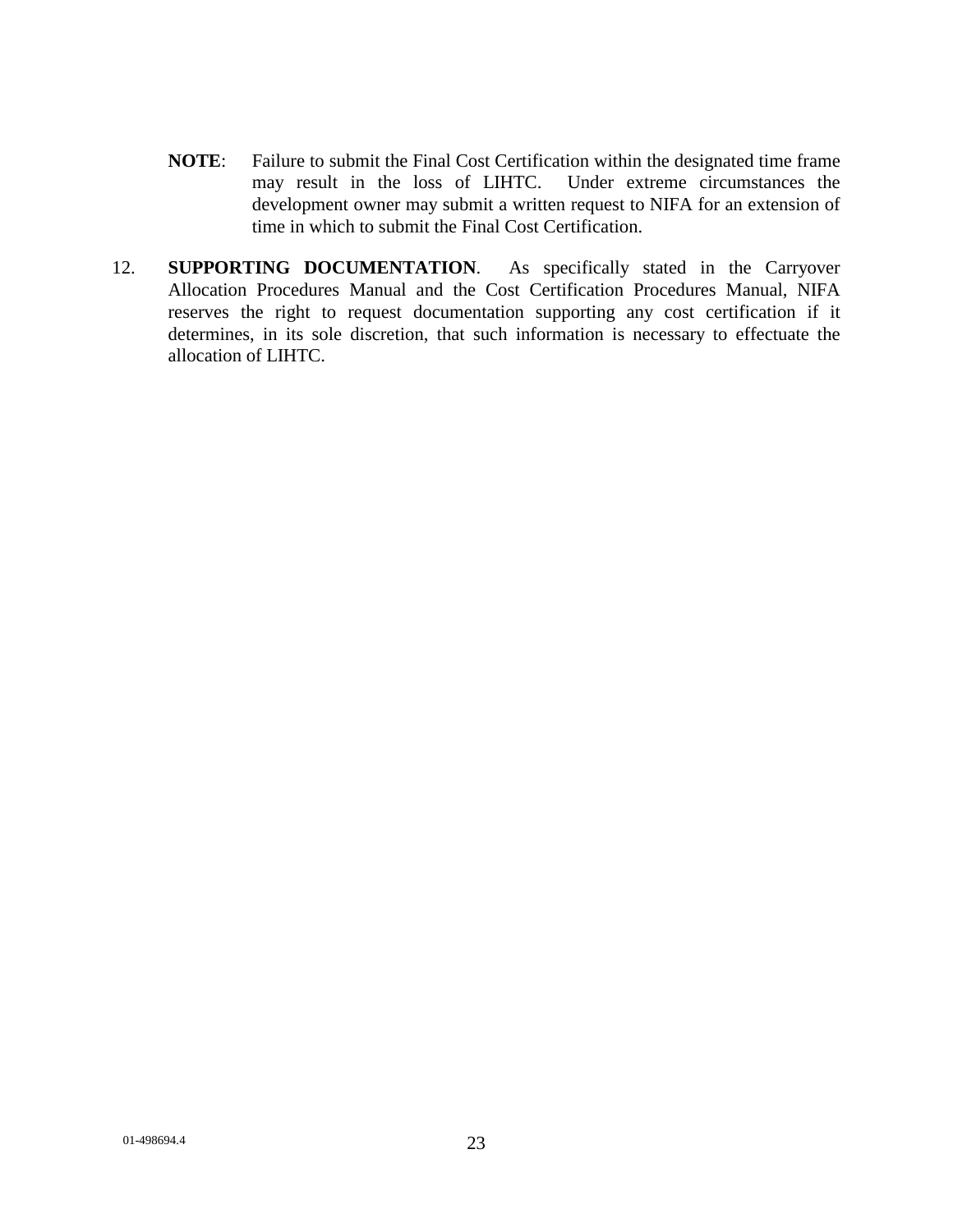## **LIHTC GUIDELINES**

Following are general guidelines of the LIHTC Program including the CRANE Program and all other set-aside. These guidelines are not conclusive and should not be relied upon as tax advice. NIFA suggests that, prior to completing the LIHTC Application, you consult with an independent, third-party certified public accountant or attorney for a complete interpretation of the tax law. NIFA's review of documents submitted in connection with a LIHTC Application is solely for its own purposes. NIFA makes no representations to the development owner or anyone else as to:

- (a) compliance with the Code, Treasury Regulations or any other laws or regulations governing LIHTC; or
- (b) the financial feasibility or viability of any development.

No member, officer, agent or employee of NIFA will be personally liable concerning any matters arising out of, or in relation to, the allocation of LIHTC. LIHTC's will be awarded based on federal tax law and Nebraska's LIHTC Allocation Plan. NIFA reserves, commits and allocates LIHTC to partnerships, corporations, limited liability companies and individuals. LIHTC reservations and commitments are not transferable, and any change in development ownership requires NIFA's prior written approval. NIFA verifies development ownership through closing documents, warranty deeds and title reports.

NIFA reserves the right not to allocate LIHTC to any development, regardless of ranking/scoring, if NIFA determines in its sole discretion that the development does not further the purpose and goals of the LIHTC Program. For purposes of this determination, the information taken into account may include, but is not limited to, comments from officials of local governmental jurisdictions, the sponsor's experience and performance and the sponsor's prior dealings with NIFA and other states' LIHTC programs. The prior performance considered may include, but is not limited to, progress achieved with previous LIHTC Conditional Reservations, development compliance and payment of monitoring fees.

NIFA reserves the right not to allocate LIHTC to any development, regardless of ranking/scoring, if NIFA determines in its sole discretion that a disproportionate number of LIHTC developments have been developed in a particular census tract within the past three-year period. NIFA may decide to allocate LIHTC to a development in another county to best serve the citizens of Nebraska. This right will be exercised only in limited circumstances, such as when LIHTC developments in a particular census tract have a vacancy rate of 7% or more, or if adding current applications to existing LIHTC developments and other previously approved and funded (but not yet constructed nor occupied) LIHTC developments would create a disproportional number of low-income housing units.

NIFA recognizes that certain developments may need additional subsidies to encourage the production and ensure the viability of such developments as low-income housing developments. Under certain circumstances (particularly for smaller developments in rural areas), NIFA may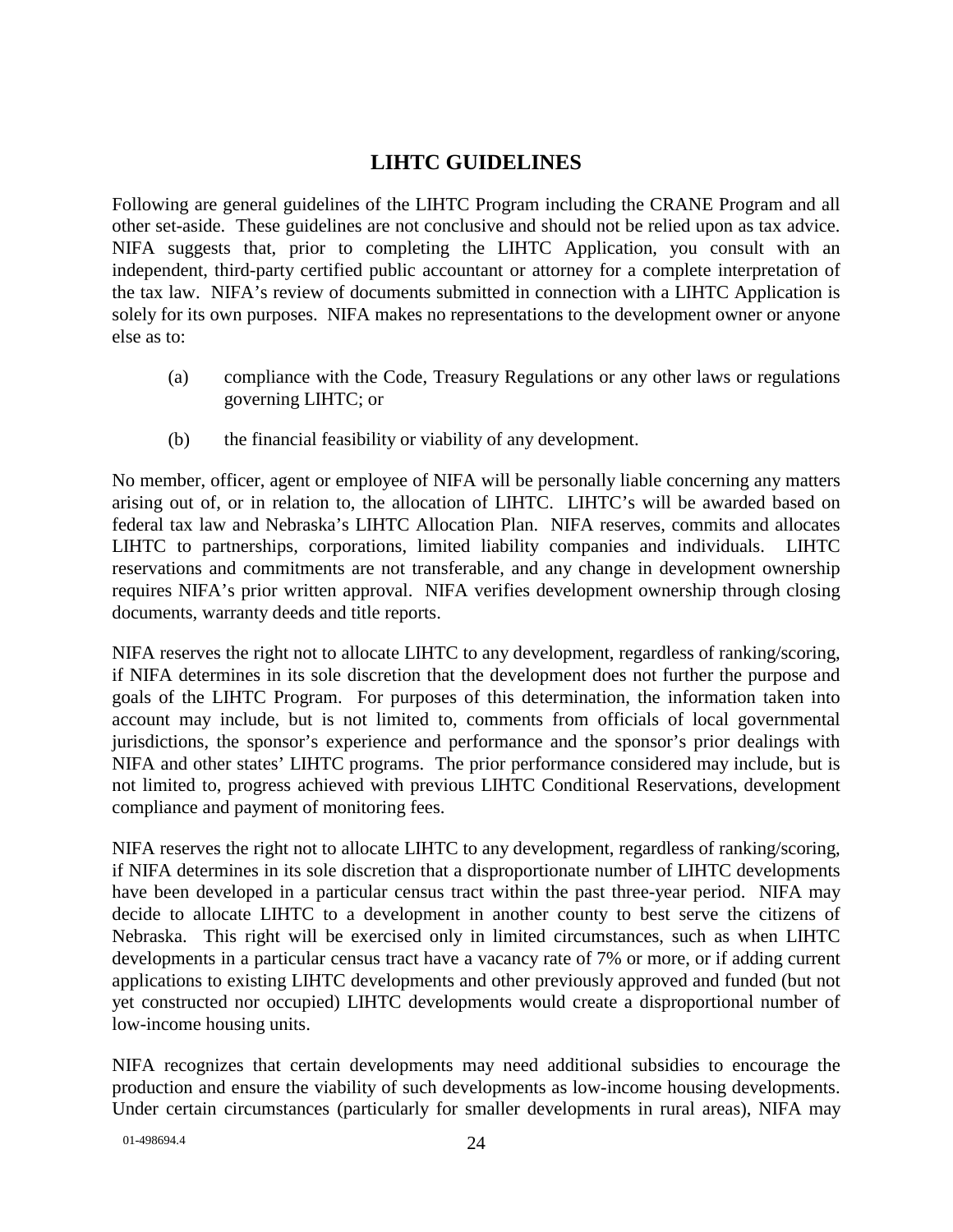agree to provide limited second mortgage financing to enable such developments to take advantages of LIHTC available in connection with the issuance by NIFA of tax-exempt bonds. The owners of developments which utilize tax-exempt bonds issued by NIFA and receive secondary NIFA financing will be required to execute a Land Use Restriction Agreement ("LURA") which will be recorded as a restriction running with the land, requiring any successor in title to the owner (through assignment, foreclosure or an instrument in lieu of foreclosure) to agree to repay or assume the outstanding balance of such secondary financing indebtedness to NIFA as a condition to an agreement by NIFA to execute a new LURA (a new LURA is necessary for the successor in title to claim any LIHTC remaining on the development).

All information submitted to NIFA will be kept confidential and will not be available to any other applicant. Applicants will be given their scoring results upon request and may receive the total scoring results of the other developments on an anonymous basis.

Applicants who have been convicted of, entered an agreement for immunity from prosecution for or pleaded guilty (including a plea of no contest) to a crime of dishonesty, moral turpitude, fraud, bribery, payments of illegal gratuities, perjury, false statement, racketeering, blackmail, extortion, falsification or destruction of records are ineligible to apply for LIHTC. Applicants who have been barred from any other NIFA program, other state LIHTC programs or any federal programs are also ineligible to apply. Applicants having an identity of interest with any barred entity may not be eligible at the sole discretion of NIFA. Furthermore, NIFA reserves the right to amend, modify or withdraw its request for proposals and any of the program instructions or procedures contained within the application and may exercise such right at any time without notice and without liability to any applicant or other party for their expenses incurred in the preparation of an application or otherwise.

## **COMPLIANCE MONITORING**

During the time period in which a development must comply with the set-aside unit requirements for low-income tenants, NIFA, as part of this Allocation Plan, is required to adopt and adhere to compliance monitoring procedures which will: (i) monitor developments for noncompliance and (ii) notify the IRS of any noncompliance of which NIFA becomes aware of in accordance with Section 42(m) of the Code, Treasury Regulation § 1.42-5 and other applicable regulations. All LIHTC development owners must enter into a LURA with NIFA, binding all parties to comply with Section 42 of the Code, Treasury Regulation § 1.42-5 and other applicable regulations. Pursuant to the LURA, development owners (or the management agents thereof) are required to attend, on an annual basis, a compliance seminar sponsored by NIFA. In addition, development owners with items of noncompliance that have not been corrected in a timely fashion may be required to provide quarterly compliance reports to NIFA and may, in NIFA's sole discretion, be ineligible to receive a future allocation of LIHTC.

The following procedures outline NIFA's plans for compliance monitoring by owners of LIHTC developments. Such procedures, together with the covenants and representations contained in the LURA (which form of LURA is incorporated in this 2004 Allocation Plan by reference) shall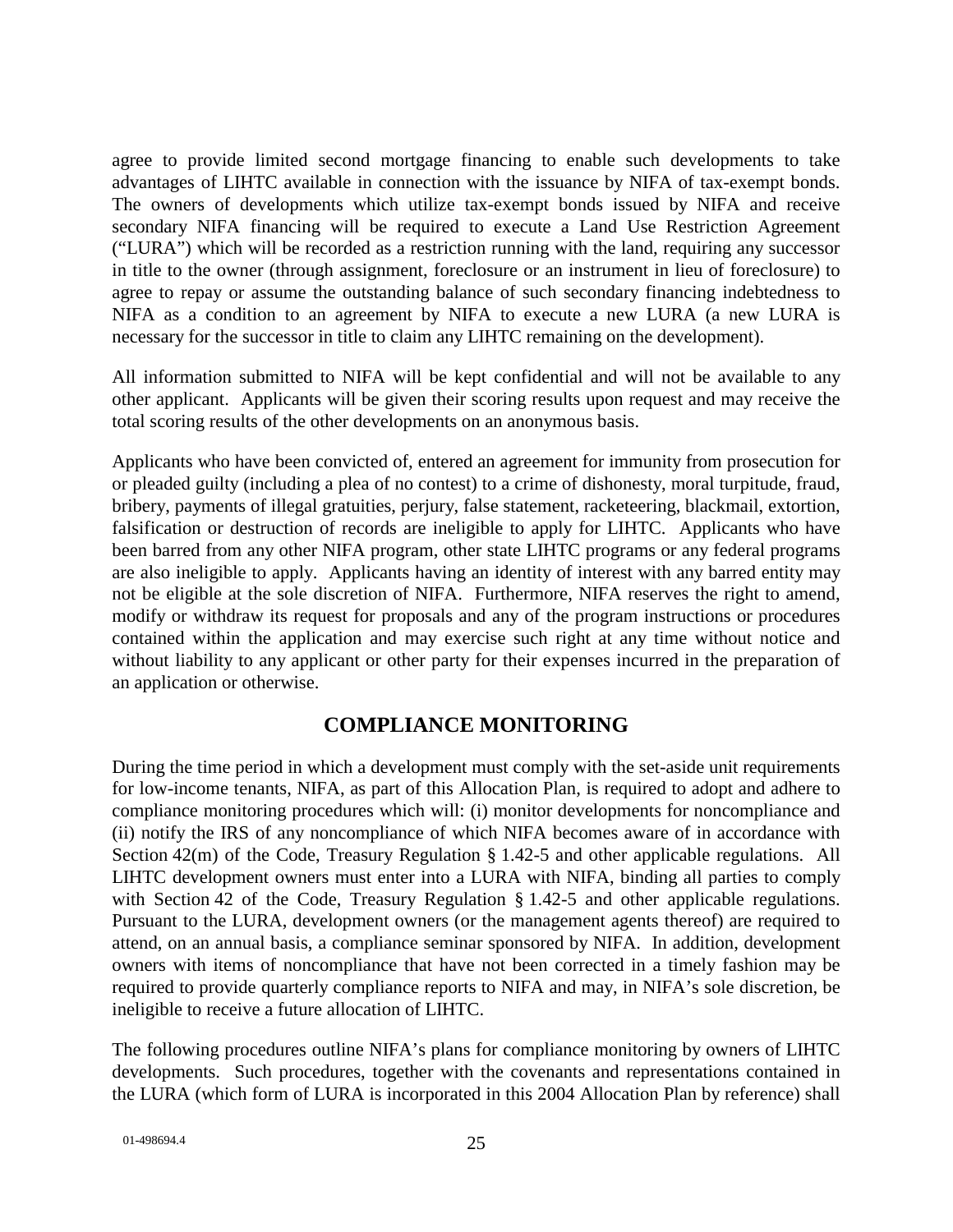constitute the procedures for compliance monitoring by NIFA. (Capitalized terms used below and not otherwise defined shall have the meanings as set forth in the LURA).

- 1. **TENANT INCOME CERTIFICATIONS**. Development owners shall maintain a file for each Qualified Tenant residing in the development (which shall be updated during each year of unit occupancy by the development owner). Each tenant file shall contain a copy of the rent record and a copy of such tenant's executed Application and Income Certification (a form of which is attached to the LURA) as well as supporting documentation, which is subject to independent investigation and verification by NIFA. Each tenant file shall be submitted to NIFA as set forth below or in such other form and manner as may be required by the applicable rules, regulations or policies now or hereafter promulgated by the Department of the Treasury or the IRS.
- 2. **ANNUAL OWNER CERTIFICATIONS**. Development owners are required to immediately notify NIFA if, at any time, the dwelling units in a development are not occupied or available for occupancy as provided above. Development owners shall prepare and submit, under penalty of perjury, to NIFA, no later than January 15 of each year following the first year in which 10% of the units in the development are occupied, a Certificate of Continuing Program Compliance (a form of which is attached to the LURA) and an Annual Tax Credit Summary Report (a form of which is attached to the LURA), both executed by the development owner stating the number of Dwelling Units in the development which, as of the first date of such calendar year, were occupied by Qualified Tenants (or were deemed to be occupied by Qualified Tenants as provided in the LURA for all or part of such period), together with copies of annual Certifications of Tenant Eligibility and Income Verification (and supporting documentation) collected by the development owner.
- 3. **RECORD KEEPING AND RETENTION**. Development owners are required to collect and retain records for each qualified low-income building in the development for at least six years after the due date (with extensions) for filing the federal income tax return for such year. Notwithstanding the above, records for the first year of the LIHTC Period must be retained for at least six years beyond the due date (with extensions) for the filing of the federal income tax return for the last year of the Compliance Period of the building. Such records shall include for each year during the Compliance Period the following information pertaining to each building in the development:
	- (a) The total number of residential rental units in the building (including the number of bedrooms and the size in square feet of each residential rental unit);
	- (b) The percentage of residential rental units in the building that are Qualified Units;
	- (c) The rent charged on each residential rental unit in the building, including any utility allowances;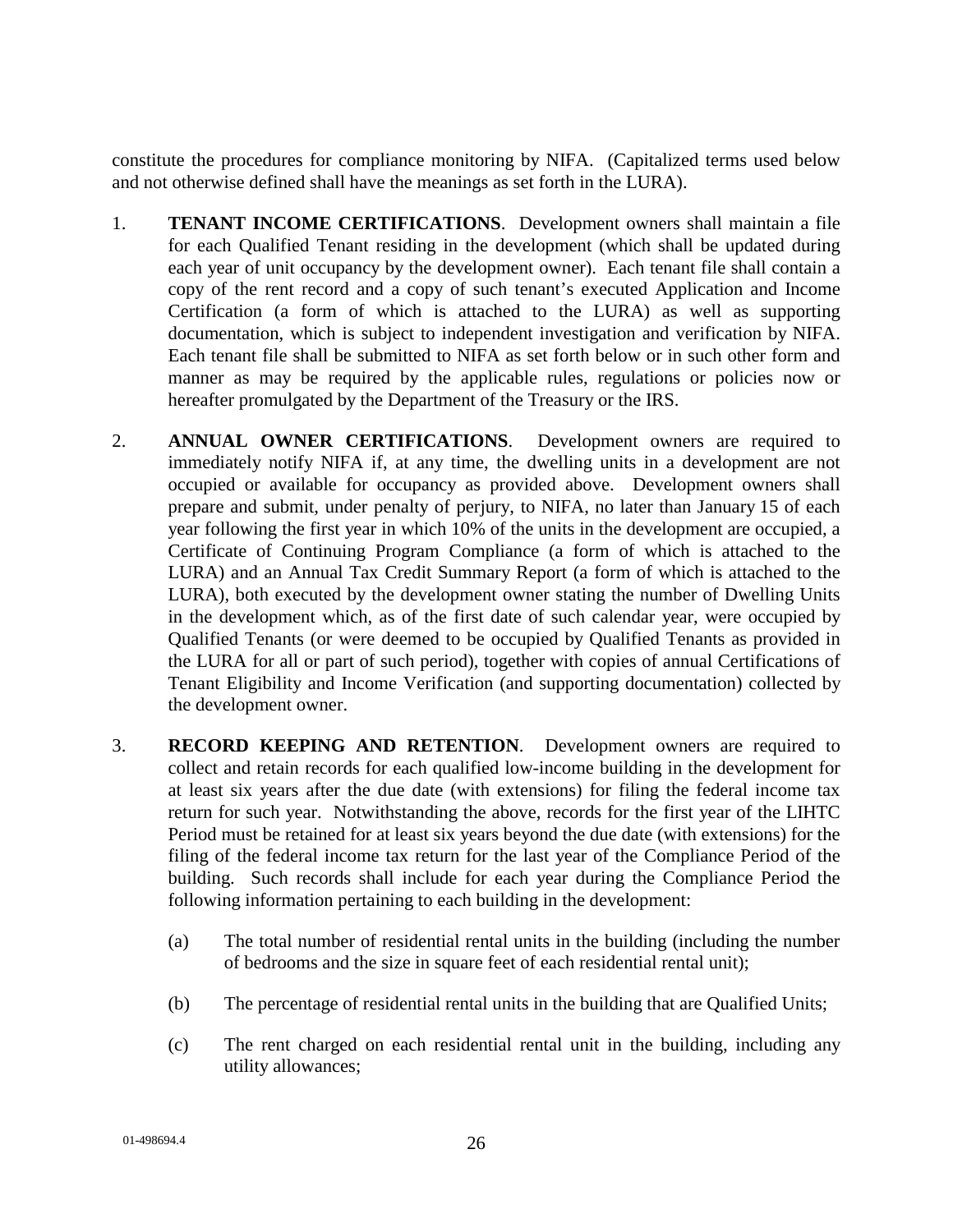- (d) The number of occupants in each Qualified Unit and changes in the number of occupants in each Qualified Unit;
- (e) The Qualified Unit vacancies in the building and information that indicates when, and to whom, the next available units were rented;
- (f) The annual income certification of each Qualified Tenant per Qualified Unit;
- (g) Documentation to support each Qualified Tenant's annual income certification (for example, a copy of the Qualified Tenant's federal income tax return, Forms W-2 or verifications of income from third parties such as employers or state agencies paying unemployment compensation). Tenant income is to be calculated in a manner consistent with the determination of annual income under Section 8 of the United States Housing Act of 1937 ("Section 8"), and not in accordance with the determination of gross income for federal income tax liability. In the case of a tenant receiving housing assistance payments under Section 8, this documentation requirement is satisfied if the public housing authority provides a statement to the development owner declaring that the tenant's income does not exceed the applicable income limit under Section 42(g) of the Code;
- (h) The eligible basis and the Qualified Basis of the building at the end of the first year of the Qualified Development Period; and
- (i) The character and use of the nonresidential portion of the building included in the building's eligible basis under Section 42(d) of the Code (e.g., tenant facilities that are available on a comparable basis to all tenants and for which no separate fee is charged for use of the facilities, or facilities reasonably required by the development).
- 4. **REVIEW PROCESS**. For each year of the Compliance Period, NIFA will perform a compliance review of each LIHTC development. Certifications and other information submitted to NIFA (as described above) shall be reviewed for compliance with the requirements of Section 42 of the Code.
- 5. **ON-SITE INSPECTION AND TENANT FILE REVIEW**. The LURA provides that NIFA, or its designated agent, shall have the right to perform on-site inspections of each building, inspect each Qualified Unit and review the tenant file for each such Qualified Unit.

NIFA, or its designated agent, will conduct an on-site inspection of each building in each LIHTC development and inspect at least 20% of the Qualified Units and review the tenant files for such Qualified Units. On-site inspections and tenant file reviews shall be conducted by the end of the second calendar year following the year in which the last building in the development was placed in service. Thereafter, NIFA, or its designated agent, will conduct on-site inspections of all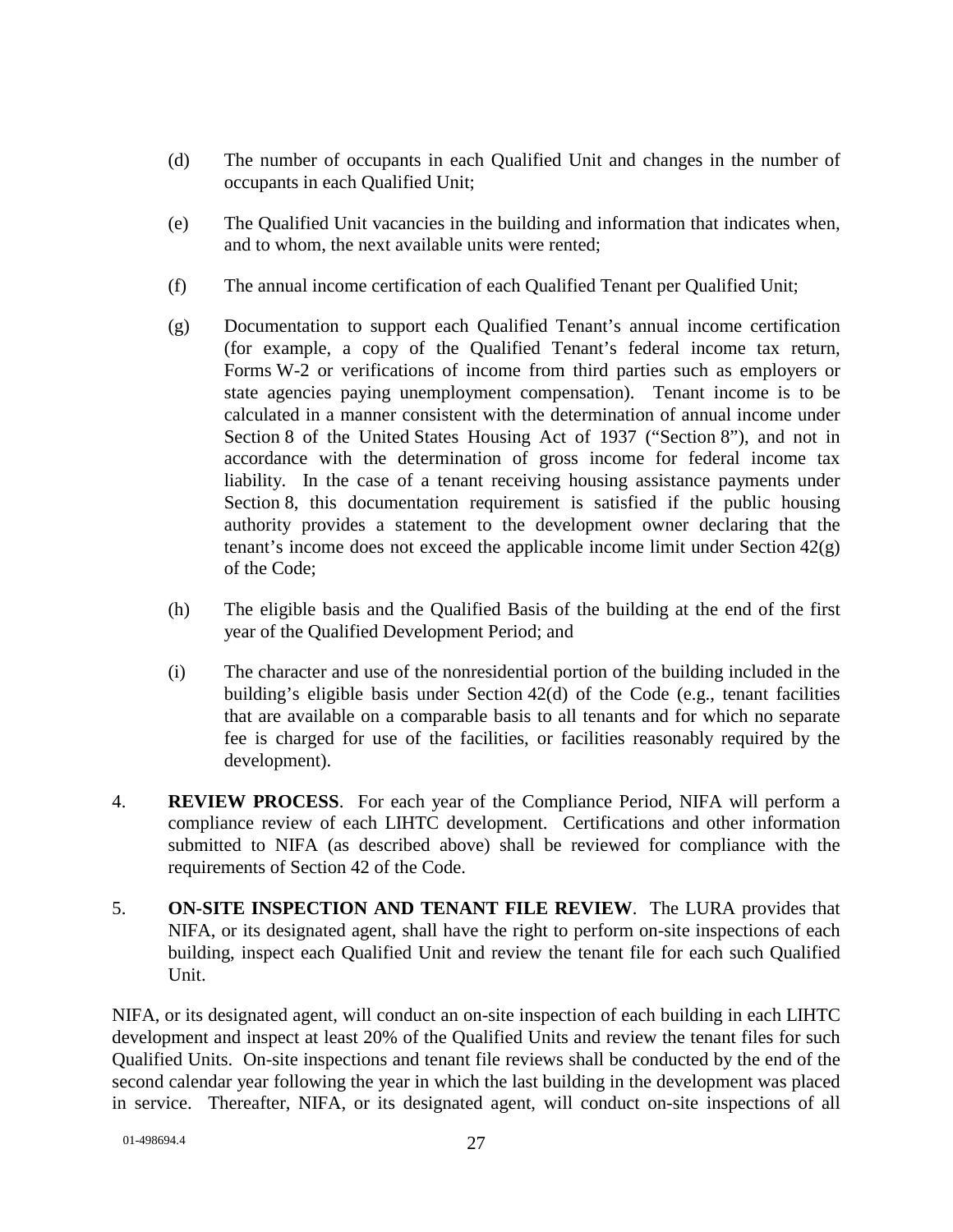buildings in each development and review the tenant files at least once every three years. NIFA shall notify each development owner in advance of any such on-site inspection and review. NIFA shall randomly select which Qualified Units and tenants' records are to be inspected and reviewed.

Any duly authorized representative of NIFA, the Department of the Treasury or the IRS may inspect the books and records of the development pertaining to the incomes of the Qualified Tenants residing in the development.

In conjunction with each on-site inspection, development owners must provide to NIFA, or its designated agent, any local health, safety or building code violations reports or notices received on the development. Based on the on-site inspection and NIFA's receipt and review of all local health, safety or building code violations reports or notices, NIFA shall determine whether each development building and its Qualified Units are suitable for occupancy.

6. **NOTIFICATION TO OWNER**. In the event NIFA discovers noncompliance with any of the provisions of the LURA or Section 42 of the Code, NIFA will immediately notify the development owner in writing. The development owner shall have 60 days from the issuance of such notice (the "Correction Period") to correct the noncompliance.

Noncompliance includes, but is not limited to, the following: (a) NIFA's failure to receive for each LIHTC development: tenant income certifications, supporting documentation and rent records, (b) noncompliance with any provision of Section 42 of the Code and/or (c) any change in the applicable fraction or eligible basis of the development which would result in a decrease in the Qualified Basis of the development. NIFA shall be authorized and entitled, pursuant to the provisions of the LURA, to perform all acts necessary to comply with the monitoring and notification responsibilities set forth in Section  $42(m)(i)(B)(iii)$  of the Code and any Treasury Regulations promulgated thereunder or other interpretations thereof by the IRS or the courts.

- 7. **NOTICE TO INTERNAL REVENUE SERVICE**. Within 45 days of the expiration of the Correction Period, NIFA shall file with the IRS, a copy of Form 8823, explaining the nature of the noncompliance and whether or not such noncompliance has been corrected.
- 8. **LIABILITY**. Compliance with the requirements of Section 42 of the Code is the sole responsibility of the development owner of the LIHTC development. NIFA's obligation to monitor for compliance with the requirements of Section 42 of the Code does not, and will not, make NIFA liable for a development owner's noncompliance.

All CRANE Applications and LIHTC Applications, materials, exhibits and correspondence submitted to NIFA are the property of NIFA. An agreement may be made between NIFA and any other appropriate federal regulatory agency to exchange such information.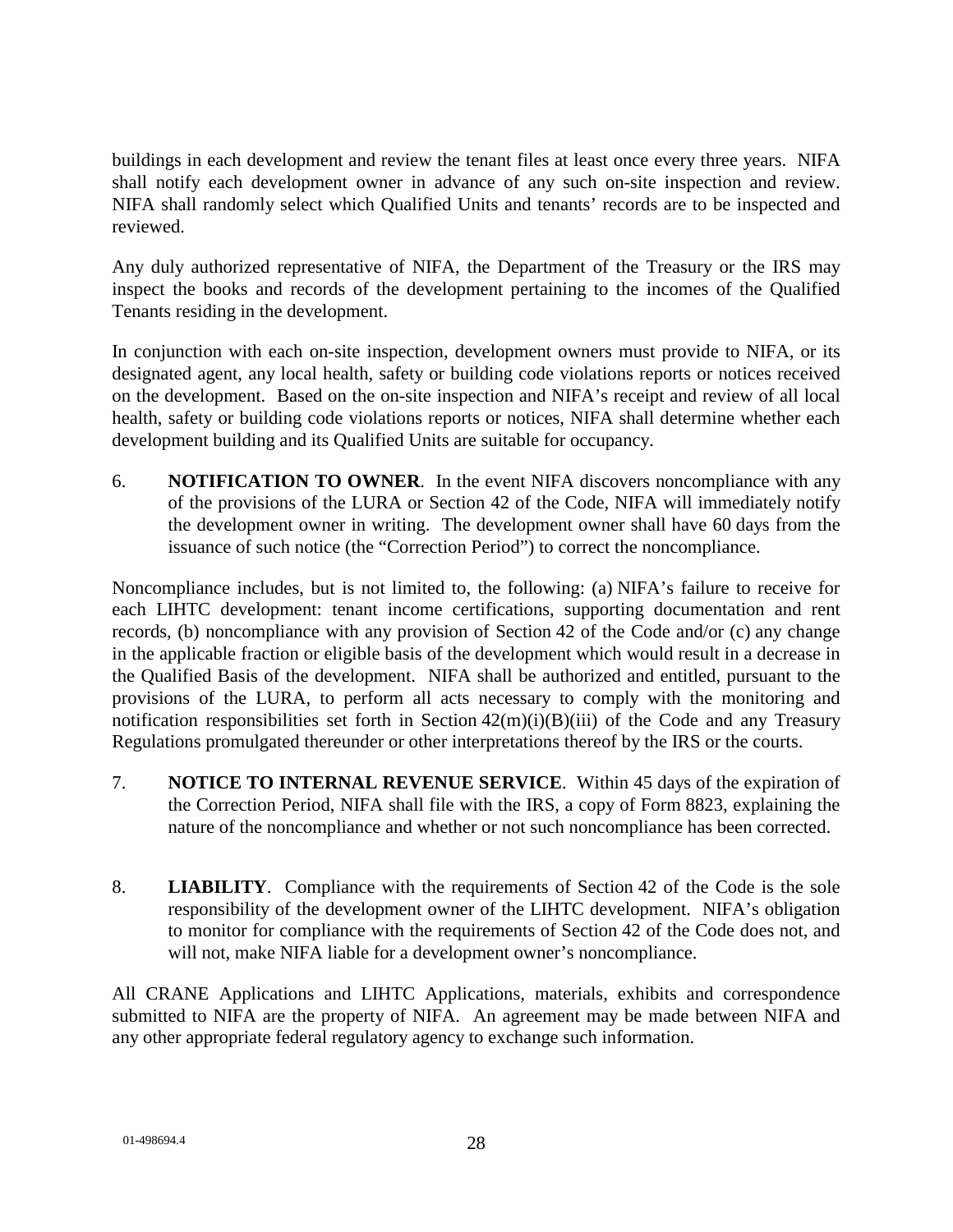Correspondence and inquiries should be directed to:

Nebraska Investment Finance Authority (NIFA) Suite 200 1230 O Street Lincoln, NE 68508-1402 Attention: LIHTC Program Telephone: (402) 434-3900 (800) 204-NIFA Facsimile: (402) 434-3921 Internet: www.NIFA.org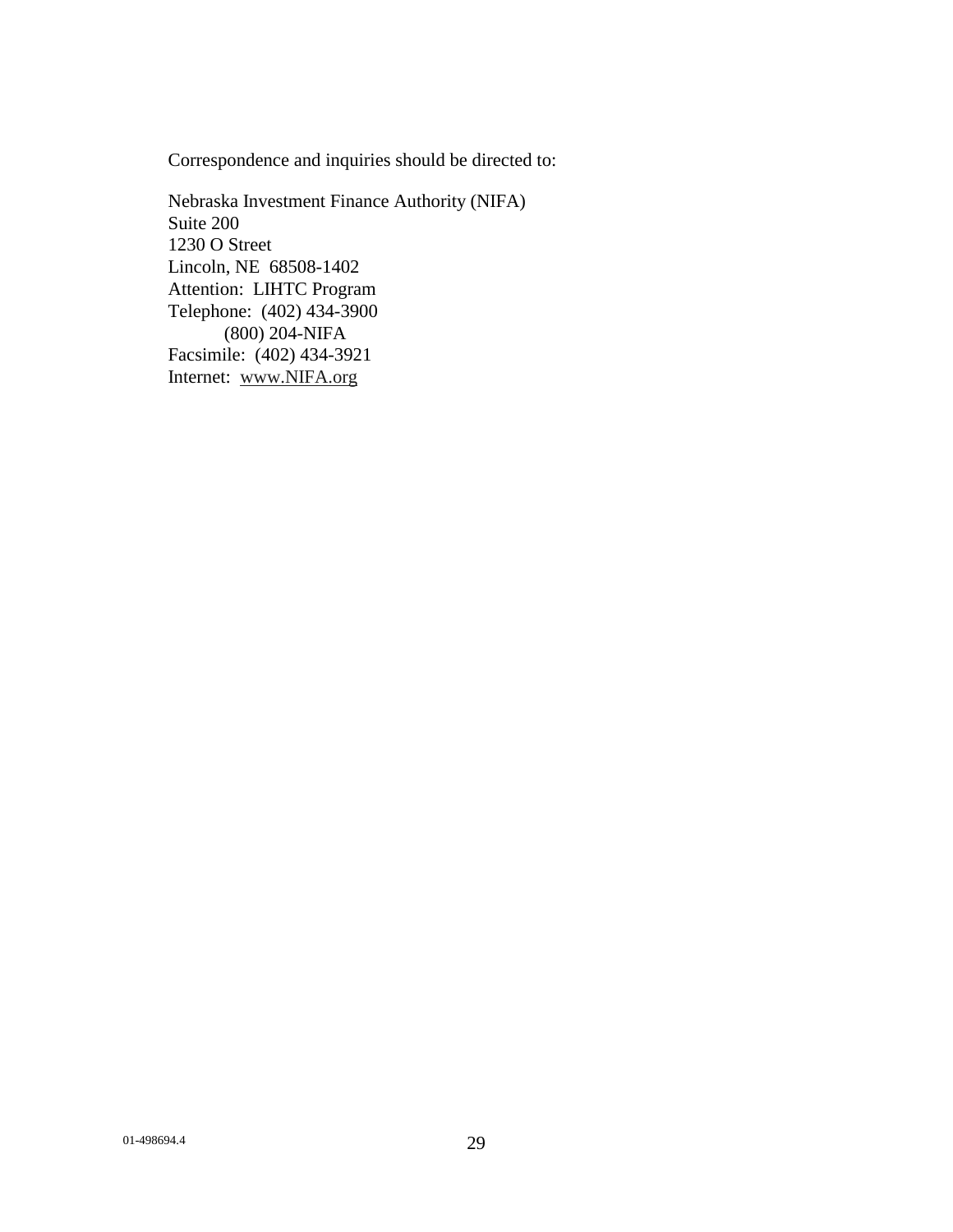#### **EXHIBIT A**

#### **FAIR HOUSING ACT ACCESSIBILITY CERTIFICATION**

The following is a certification regarding design and construction requirements of the Fair Housing Act (the "Act"). This certification represents many, but not all, of the requirements to the Act. This certification is not intended to be exhaustive; rather, it is a helpful guide in determining if the major requirements of the Act have been met in designing and constructing a particular multifamily development. **If a box below is not checked due to the applicability of an exception to the Act, the architect MUST include an explanation of the exception, including a citation to the relevant section of the Act.**

#### GENERAL REQUIREMENTS

- Development has buildings containing 4 or more units and was designed and constructed for first occupancy on or after March 13, 1991.
- $\Box$  If it is an elevator building, all units are "covered units."
- $\Box$  All units in buildings with elevators have features required by the Act.
- If it is a non-elevator building, all ground-floor units are "covered units."
- All ground-floor units in buildings without elevators have features required by the Act.

**NOTE**: There is a narrow exception which provides that a non-elevator building in a development need not meet all of the Act's requirements if it is impractical to have an accessible entrance to the non-elevator building because of hilly terrain or other unusual characteristics of the site.

#### ACCESSIBLE BUILDING ENTRANCE ON AN ACCESSIBLE ROUTE

- $\Box$  The accessible route is a continuous, unobstructed path (no stairs) through the development that connects all buildings containing covered units and all other amenities.
- $\Box$  The accessible route also connects to parking lots, public streets, public sidewalks and public transportation stops.
- All slopes are no steeper than 8.33%.
- All slopes between 5% and 8.33% have handrails.
- Covered units have at least one entrance on an accessible route.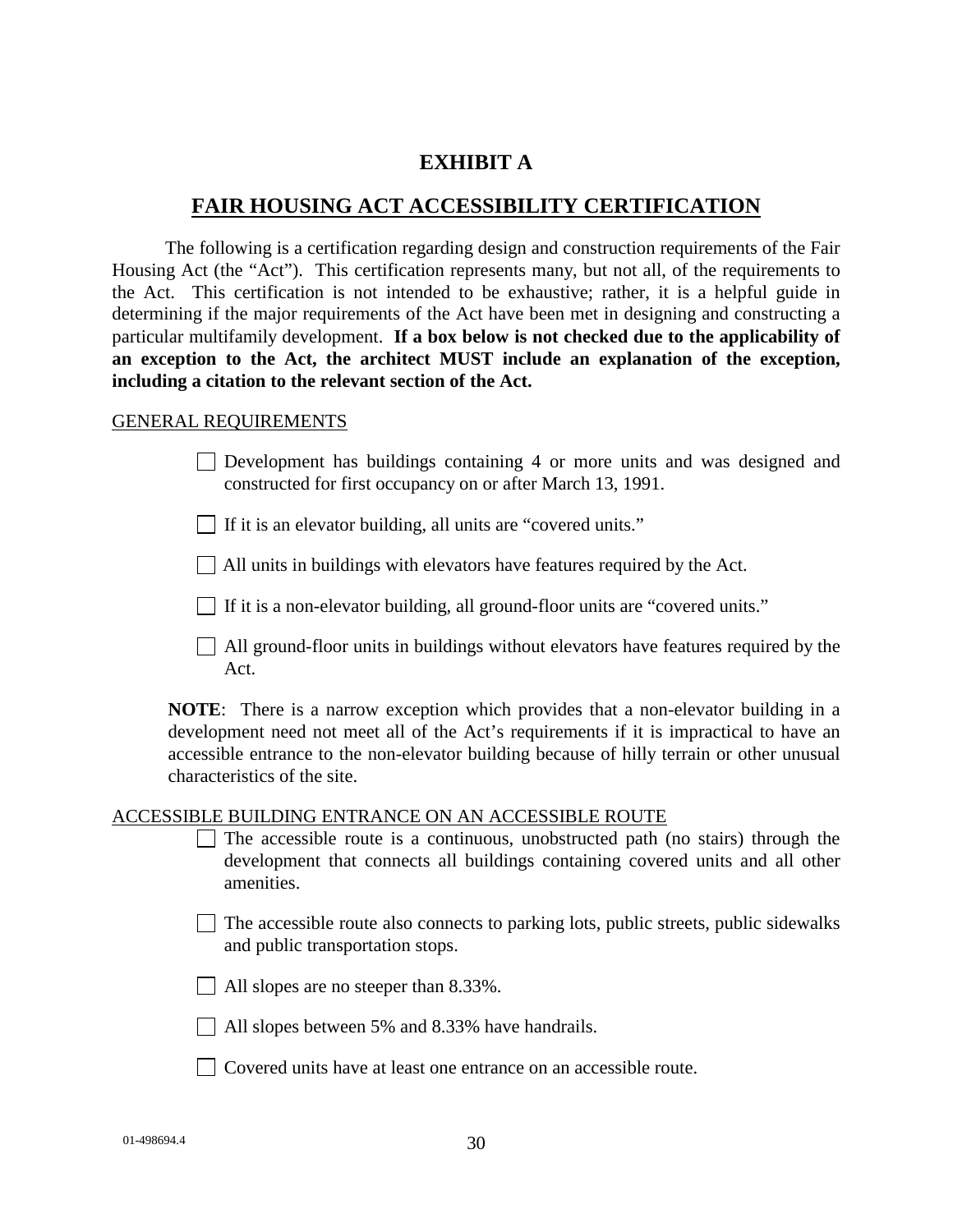There are sufficient curb cuts for a person using a wheelchair to reach every building in the development.

#### COMMON AND PUBLIC USE AREAS

| At least two percent of all parking spaces are designated as handicapped parking. |  |  |
|-----------------------------------------------------------------------------------|--|--|
|                                                                                   |  |  |

- $\Box$ At least one parking space at each common and public use amenity is designated as handicapped parking.
- $\Box$ All handicapped parking spaces are properly marked.
- $\Box$ All handicapped parking spaces are at least 96" wide with a 60" wide access aisle which can be shared between two spaces.
- $\mathbb{R}^n$ The accessible aisle connects to a curb ramp and the accessible route.
- $\Box$ The rental or sales office is readily accessible and usable by persons with disabilities.
- All mailboxes, swimming pools, tennis courts, clubhouses, rest rooms, showers,  $\Box$ laundry facilities, trash facilities, drinking fountains, public telephones and other common and public use amenities offered by the development are readily accessible and usable by persons with disabilities.

#### USABLE DOORS

- $\Box$ All doors into and through covered units and common use facilities provide a clear opening of at least 32" nominal width.
- All doors leading into common use facilities have lever door handles that do not require grasping and twisting.
- $\Box$ Thresholds at doors to common use facilities are no greater than 1/2".
- $\Box$ All primary entrance doors to covered units have lever door handles that do not require grasping and twisting.
- $\Box$ Thresholds at primary entrance doors to covered units are no greater than 3/4" and beveled.

#### ACCESSIBLE ROUTE INTO AND THROUGH THE COVERED UNIT

All routes through the covered units are no less than 36" wide.  $\Box$ 

#### ACCESSIBLE ENVIRONMENTAL CONTROLS

All light switches, electrical outlets, thermostats and other environmental controls must be no less than 15" and no greater than 48" from the floor.